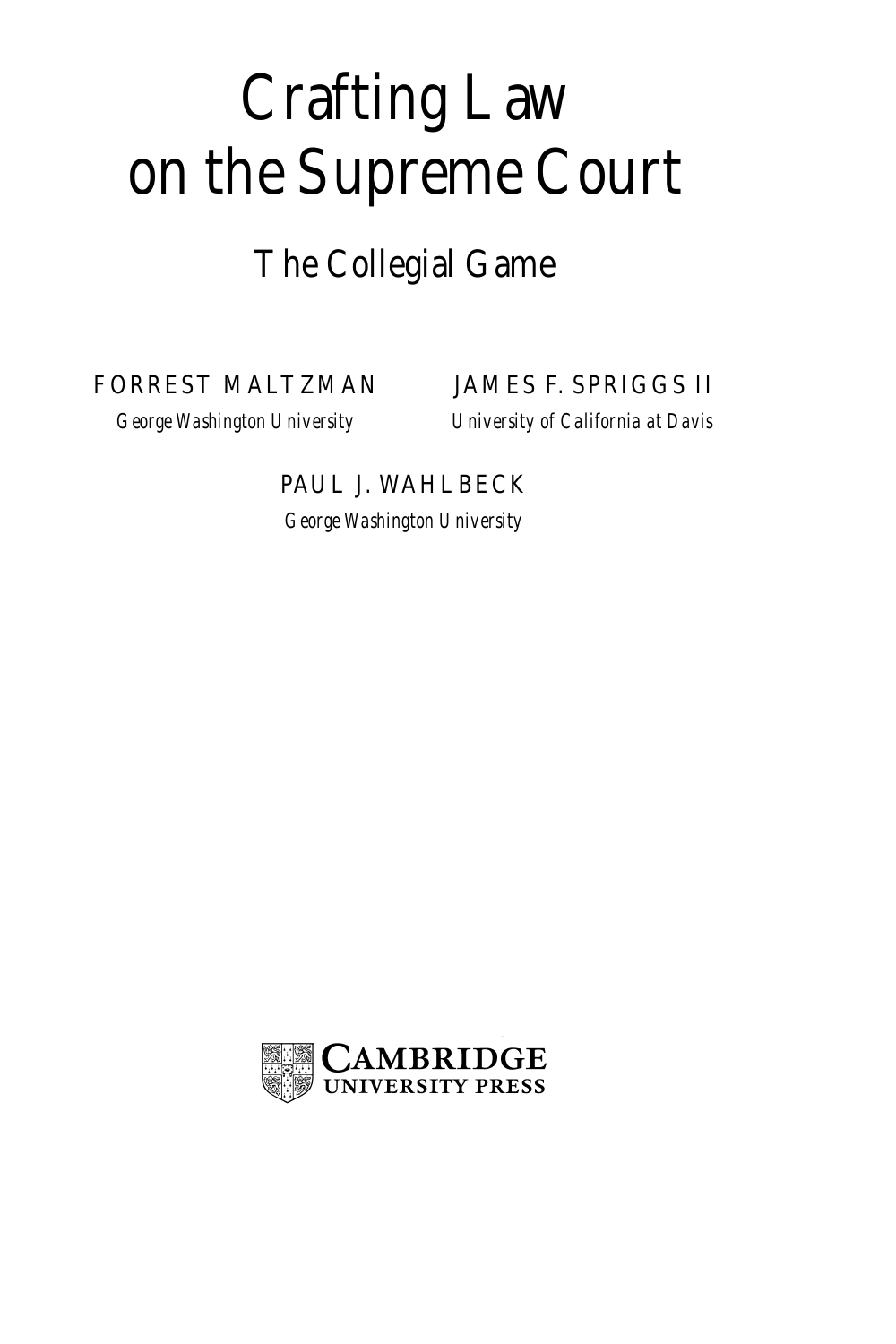#### PUBLISHED BY THE PRESS SYNDICATE OF THE UNIVERSITY OF CAMBRIDGE The Pitt Building, Trumpington Street, Cambridge, United Kingdom

CAMBRIDGE UNIVERSITY PRESS<br>nbridge CB2 2RU, UK http://www.cup.cam.ac.uk The Edinburgh Building, Cambridge CB2 2RU, UK 40 West 20th Street, New York, NY 10011-4211, USA http://www.cup.org 10 Stamford Road, Oakleigh, Melbourne 3166, Australia Ruiz de Alarcón 13, 28014 Madrid, Spain

© Forrest Maltzman, James F. Spriggs II, Paul J. Wahlbeck 2000

This book is in copyright. Subject to statutory exception and to the provisions of relevant collective licensing agreements, no reproduction of any part may take place without the written permission of Cambridge University Press.

First published 2000

Printed in the United States of America

*Typeface* Ehrhardt 10/13 pt. *System* QuarkXPress 4.04 [AG]

*A catalog record for this book is available from the British Library.*

*Library of Congress Cataloging in Publication data*

Maltzman, Forrest, 1963–

Crafting law on the Supreme Court: the collegial game/Forrest Maltzman, James F. Spriggs II, Paul J. Wahlbeck.

p. cm.

ISBN 0-521-78010-1 (hc) – ISBN 0-521-78394-1 (pbk.)

1. United States. Supreme Court – Decision making. 2. Judicial process – United States. 3. Judges – United States – Attitudes. 4. Law and politics. 5. Collective behavior. I. Spriggs, James F., 1966– II. Wahlbeck, Paul J., 1961–

KF878 .M285 2000 347.73′5 – dc21 99-047720

ISBN 0 521 78010 1 hardback ISBN 0 521 78394 1 paperback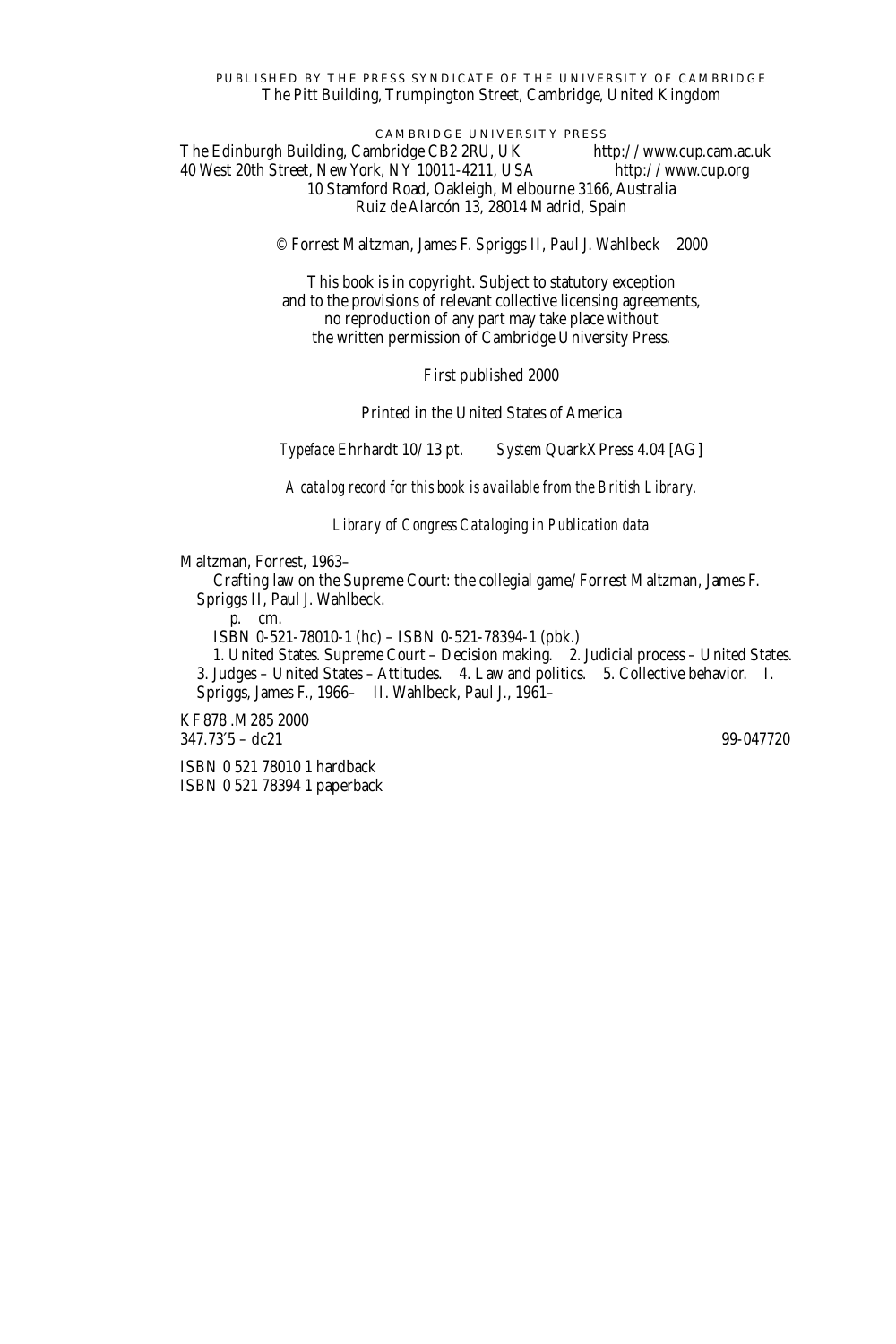### **Contents**

|              | List of Tables and Figures                                      | <i>page</i> ix |
|--------------|-----------------------------------------------------------------|----------------|
|              | Acknowledgments                                                 | хi             |
| $\mathbf{1}$ | Introduction                                                    | 1              |
|              | 2 Selecting an Author: Assigning the Majority Opinion           | 29             |
| 3            | A Strategic Response to Draft Opinions                          | 57             |
|              | 4 The Decision to Accommodate                                   | 94             |
|              | 5 The Politics of Coalition Formation                           | 125            |
| 6            | Conclusion                                                      | 149            |
|              | Appendix 1: Data Reliability                                    | 155            |
|              | <b>Appendix 2: Summary Statistics for Independent Variables</b> | 169            |
|              | <b>Appendix 3: Measuring Preemptive Accommodation</b>           | 173            |
|              | References                                                      | 177            |
|              | <b>Author Index</b>                                             | 197            |
|              | <b>Subject Index</b>                                            | 200            |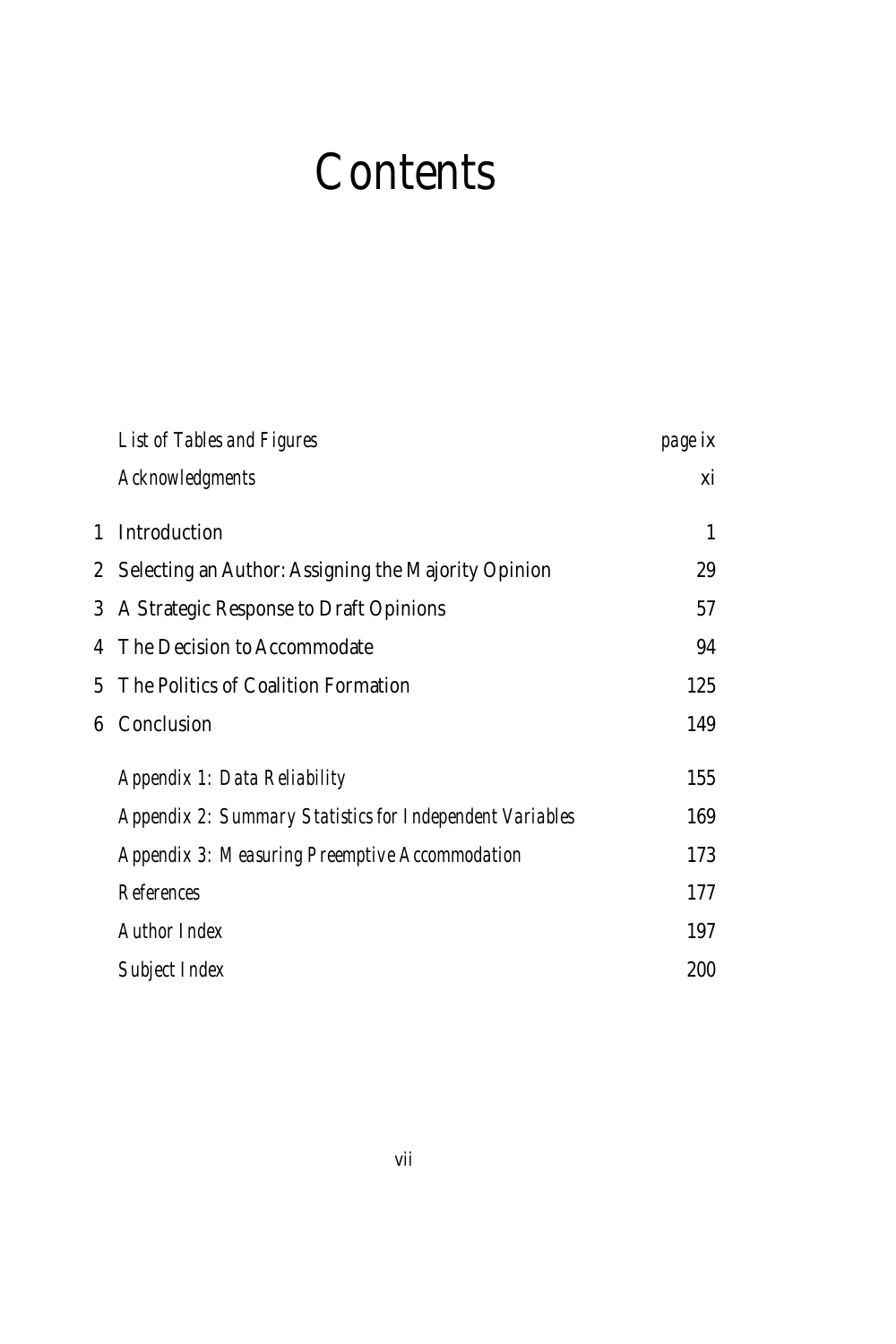## Tables and Figures

### TABLES

| 2.1  | <b>Opinion Assignors on the Burger Court</b>                | page 33 |
|------|-------------------------------------------------------------|---------|
| 2.2  | Conditional Logit Model of Opinion Assignment on the        |         |
|      | <b>Burger Court</b>                                         | 48      |
| 3.1  | Majority Conference Coalition Justices' Responses to        |         |
|      | <b>Majority Opinion Drafts</b>                              | 64      |
| 3.2  | Logit Model of Coalition Justices' Decisions to Engage      |         |
|      | <b>Majority Opinion Authors</b>                             | 82      |
| 3.3  | Multinomial Logit Model of Majority Coalition Members'      |         |
|      | <b>Initial Responses to Majority Opinion Authors</b>        | 85      |
| 4.1  | Frequency Distribution of the Time Duration until the       |         |
|      | <b>Circulation of the First Draft of Majority Opinions</b>  | 115     |
| 4.2  | Number of Majority Opinion Drafts Circulated in Cases       | 116     |
| 4.3  | <b>Cox Regression of Preemptive Accommodation</b>           | 116     |
| 4.4  | <b>Discrete Time Duration Model of Responsive</b>           |         |
|      | Accommodation                                               | 117     |
| 5.1  | Timing of Justices' Decisions to Join Majority Opinion      |         |
|      | <b>Drafts</b>                                               | 131     |
| 5.2  | Length of Time until Justices Join Majority Opinion Drafts  | 131     |
| 5.3  | Cox Regression of the Timing of Justices' Joining of        |         |
|      | <b>Majority Opinions</b>                                    | 142     |
| A1.1 | <b>Accuracy of Recorded Conference Votes</b>                | 164     |
| A1.2 | <b>Intercoder Reliability of Conference Votes on Merits</b> | 165     |
| A1.3 | Reliability of Brennan's Circulation Records                | 167     |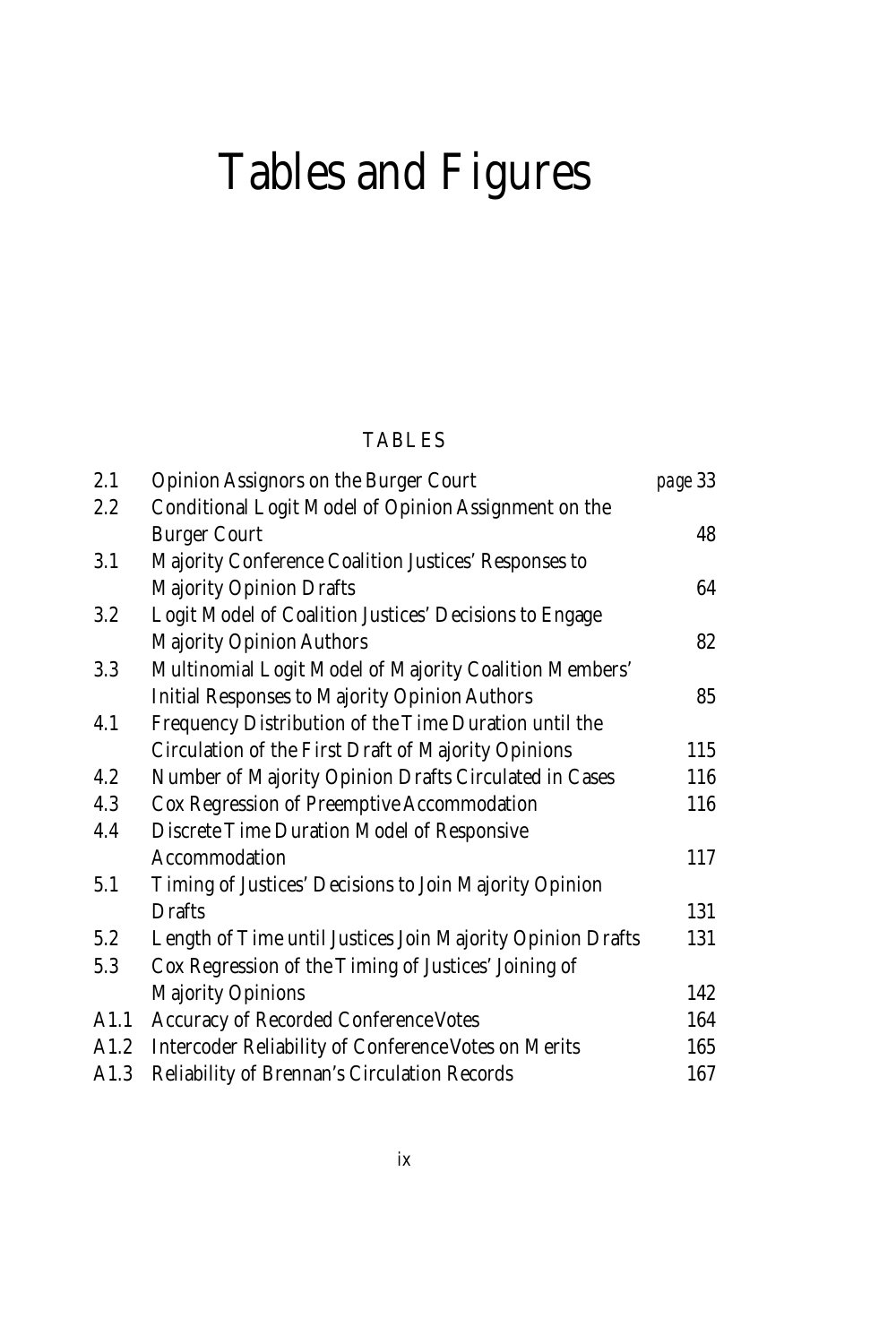| A1.4 | Intercoder Reliability of the Coding of Brennan's                |     |
|------|------------------------------------------------------------------|-----|
|      | <b>Circulation Records</b>                                       | 168 |
| A2.1 | Summary Statistics for Independent Variables in Chief            |     |
|      | <b>Justice Opinion Assignment Model (Chapter 2)</b>              | 169 |
| A2.2 | <b>Summary Statistics for Independent Variables in Associate</b> |     |
|      | <b>Justice Opinion Assignment Model (Chapter 2)</b>              | 170 |
| A2.3 | Summary Statistics for Independent Variables Used in             |     |
|      | Models of Justices' Bargaining Tactics (Chapter 3)               | 170 |
| A2.4 | Summary Statistics for Independent Variables in Model of         |     |
|      | <b>Preemptive Accommodation (Chapter 4)</b>                      | 171 |
| A2.5 | Summary Statistics for Independent Variables in Model of         |     |
|      | <b>Responsive Accommodation (Chapter 4)</b>                      | 171 |
| A2.6 | Summary Statistics for Independent Variables in Model of         |     |
|      | Justices' Joining of Majority Opinions (Chapter 5)               | 172 |
| A3.1 | <b>Crafting an Acceptable First Draft</b>                        | 175 |
| A3.2 | <b>Regression of Acceptable First Draft</b>                      | 175 |

### FIGURES

| <b>Influence of Winning Margin on Preemptive</b>           |                                                                                                        |
|------------------------------------------------------------|--------------------------------------------------------------------------------------------------------|
| Accommodation                                              | 119                                                                                                    |
| Influence of Wait Signals on Justices' Joining of Majority |                                                                                                        |
| <b>Opinions</b>                                            | 145                                                                                                    |
| Influence of Will Write Signals on Justices' Joining of    |                                                                                                        |
| <b>Majority Opinions</b>                                   | 145                                                                                                    |
|                                                            | 156                                                                                                    |
| Assignment Sheet for O'Shea v. Littleton                   | 157                                                                                                    |
|                                                            | 158                                                                                                    |
|                                                            | Brennan's Docket Sheet for O'Shea v. Littleton<br>Brennan's Circulation Record for O'Shea v. Littleton |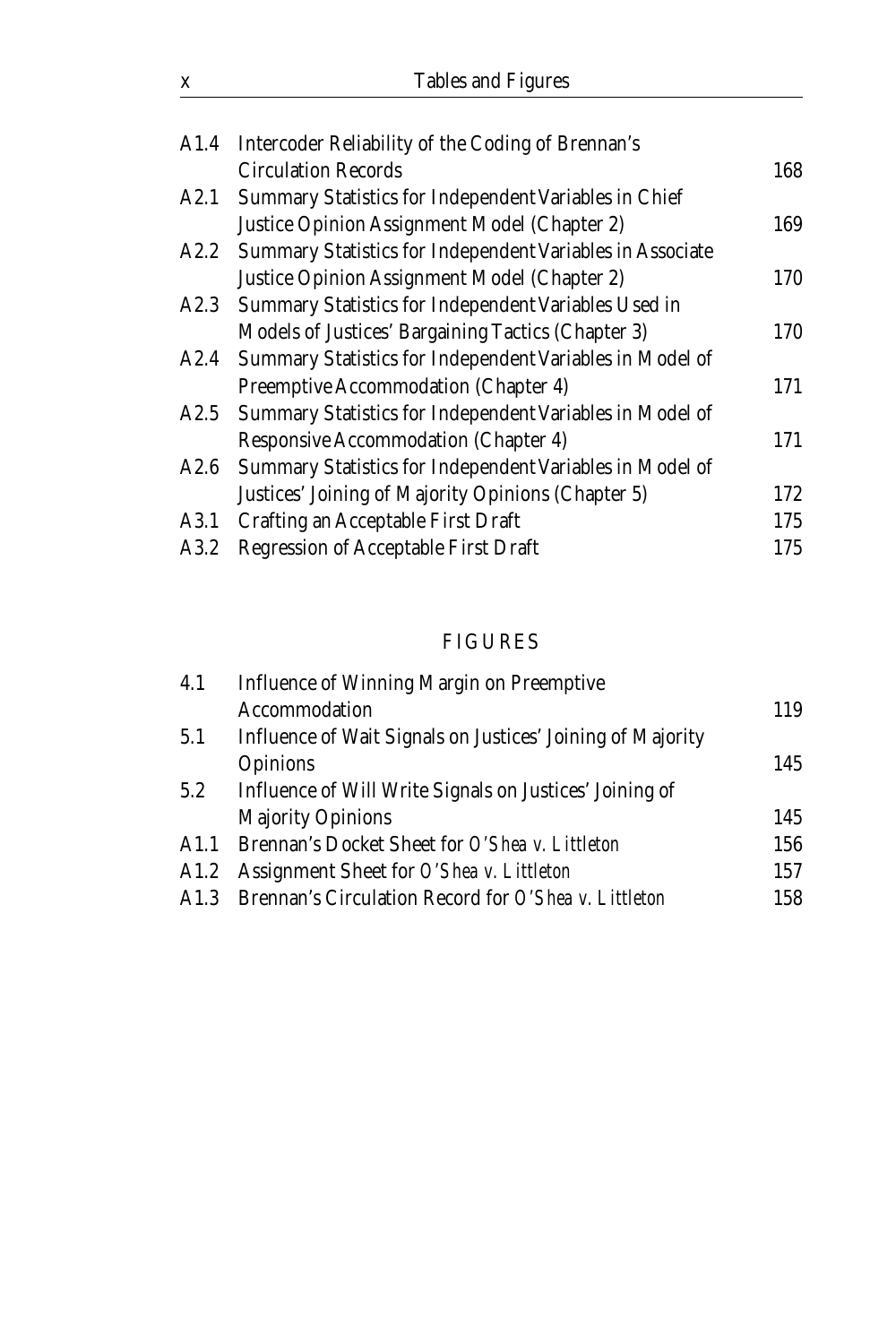### 1 Introduction

On June 18, 1990, the Supreme Court ruled in *Pennsylvania v. Muniz* that although a drunk driving suspect had not been advised of his right to remain silent, as mandated by *Miranda v. Arizona* (1966), the prosecution could introduce at trial a videotape of his slurred speech taken as he answered questions during his booking. Writing for the Court, Justice William Brennan explained that the videotape was not "rendered inadmissible by *Miranda* merely because the slurred nature of his speech was incriminating." Instead, the Court ruled "the physical inability to articulate words in a clear manner" was akin to physical evidence, such as a blood test, rather than testimonial evidence, and thus was not covered by the Fifth Amendment's protection against self-incrimination. Eight justices supported this portion of the Court's opinion. Justice Thurgood Marshall was the lone dissenter.

Once the Court's opinion upheld the right to use the videotape, the Court turned its attention to the more contentious issue of whether the questions asked of the defendant were permissible under *Miranda.* In addressing this issue, Brennan's opinion drew a distinction between routine questions about the suspect's name and address and questions intended to check Inocencio Muniz's analytical ability. After arresting Muniz, the police asked him in what year he had turned six. Even though Muniz could answer the routine booking questions, albeit in a slurred manner, he was unable to determine the year of his sixth birthday. The Brennan opinion made clear that a criminal suspect's response to a question requiring this sort of calculation was testimonial in nature and thus infringed upon the suspect's Fifth Amendment rights. That is, Muniz's inability to make the rather simple calculation about the year of his sixth birthday potentially communicated his guilt by permitting someone to infer that his mental state was impaired. While Justice Marshall supported the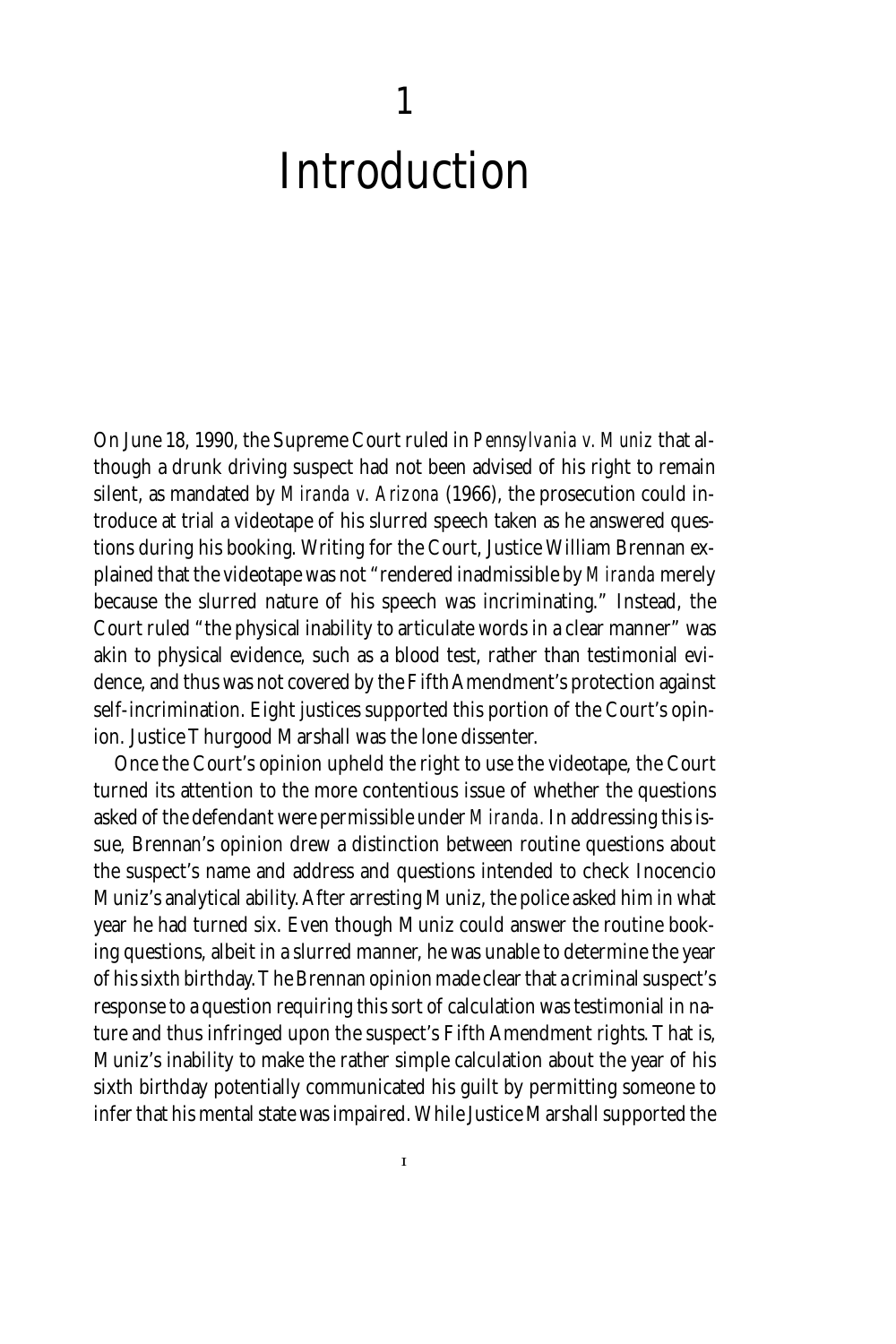majority on this point, four justices, including Chief Justice Rehnquist, dissented.

In allowing questions about Muniz's name and address, Justice Brennan's opinion recognized a "routine booking question" exception to *Miranda v. Arizona* (1966). Based on the reasoning in *Muniz,* police can ask questions regarding biographical information without giving a *Miranda* warning. Importantly, this case represents the first time the Supreme Court explicitly recognized such an exception to a criminal suspect's constitutional right not to incriminate himself. Thus, Muniz's answers to the questions regarding his age, weight, height, and the like were admissible at trial because they fell within this exception, while his answer to the question about his sixth birthday was inadmissible. This portion of the opinion, however, did not receive majority support. Justice Marshall dissented, and Chief Justice Rehnquist with three other justices (White, Blackmun, and Stevens) concurred in the result, but found the exception unnecessary as they believed none of the responses to the booking questions were testimonial.

On its face, the outcome in *Muniz* was not entirely surprising. Since the appointment of Chief Justice Warren Burger in 1969, the Court has issued rulings in favor of the prosecution in 71.6 percent of the 162 cases that pertain to *Miranda*-related issues.<sup>1</sup> Indeed, in 1990, the median justice, Byron White, supported prosecutors in 75.2 percent of these cases.

Brennan's ruling was extraordinary, though, for several different reasons. Coming only two weeks before he was to retire from the bench, the decision appears inconsistent with the historically broad interpretation that Brennan had given to the Fifth Amendment. Of the *Miranda-*related cases that were decided while Brennan served on the Court (1956–1990), Brennan voted with prosecutors only 28.0 percent of the time. Brennan was considered a consistent voice in favor of protecting an individual's *Miranda* rights. Moreover, Brennan's defense of defendants' rights was historically supported by his ideological ally, Justice Thurgood Marshall. Indeed, in the 146 *Miranda*-related cases in which both Marshall and Brennan participated, the two justices voted alike 93.2 percent of the time. In *Muniz,* however, Justice Marshall agreed to

<sup>1</sup> *Miranda v. Arizona* (1966) establishes a right to remain silent, the presence of counsel at interrogations, and knowledge of one's rights. To calculate the percentage of cases where the Court rules with the prosecution, we rely on Spaeth (1998) to establish the Court's behavior in orally argued, signed, and per curiam opinions that delve into issues of self-incrimination, right to counsel, and *Miranda* warnings.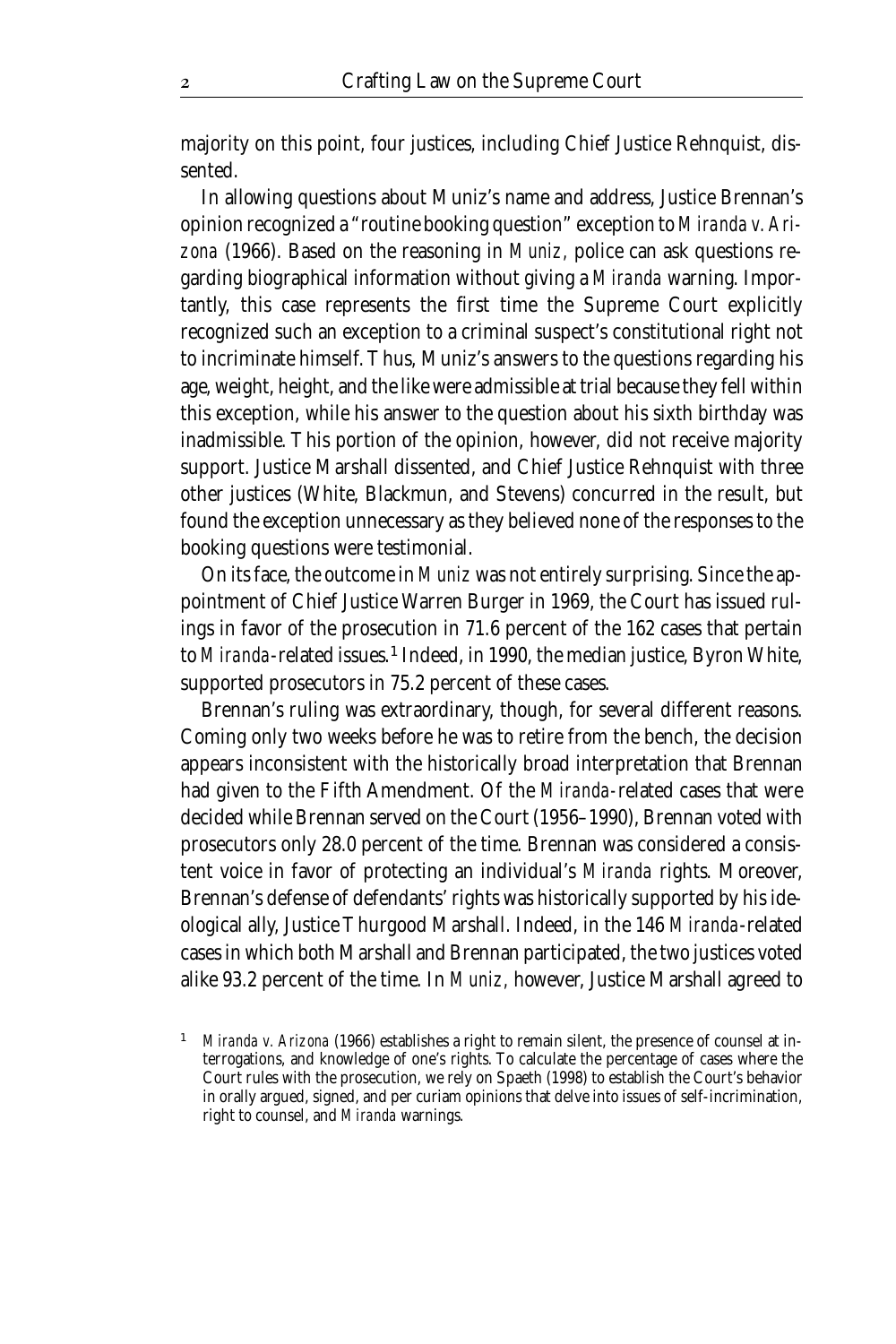join his ideological ally on only one point. In contrast, the justices who supported Brennan's opinion in *Muniz* agreed with Brennan, on average, in only 28.7 percent of these cases.

Why did Brennan author an opinion that restricted individual liberties? And why did Marshall refuse to join his ideological ally, while Brennan's usual adversaries chose to join his opinion? The answers become clear when we delve into the personal papers of the justices. In a letter to Marshall dated June 7, 1990, Justice Brennan informed Marshall that although "everyone except you and me would recognize the existence of an exception to Miranda for 'routine booking questions,' . . . I made the strategic judgment to concede the existence of an exception but to use my control over the opinion to define the exception as narrowly as possible" (Brennan 1990a). In this letter, Brennan admitted that even though he personally opposed his newly created exception to *Miranda,* he voted with the majority to control the breadth of the legal rule being developed in the opinion.<sup>2</sup>

Indeed, in his first draft of the *Muniz* majority opinion, Brennan argued that the routine booking question exception should not be applied in this case because the state had not demonstrated an administrative need to ask the questions. He held that the case should be remanded to establish whether such a need necessitated these questions (Brennan 1990b). Justice O'Connor responded to this draft by writing a note to Brennan in which she characterized herself as "in accord with much of [his] opinion" (O'Connor 1990), but she took issue with the doubts Brennan expressed about its application in this case. O'Connor particularly objected to the administrative needs test articulated by Brennan, concluding with a threat to withhold support from Brennan's opinion. Brennan immediately responded by circulating a draft that both acknowledged the presence of a routine booking question exception and removed the doubt he previously expressed about the admissibility of the videotape of the defendant's answers to these questions (Brennan 1990c).

In a subsequent letter Brennan sent to Marshall after seeing Marshall's *Muniz* dissent, Brennan wrote: "Thanks, pal, for permitting me to glance at your

<sup>2</sup> Brennan had a disproportionate ability to shape the majority because he was in a position as the senior associate justice to assign it to himself. Even though the chief justice assigns the majority opinion when he votes with the majority, in this instance Chief Justice Rehnquist did not support the majority position in all respects. Although Rehnquist joined the majority's ruling on the use of the videotape at trial, he dissented on the "birthday question" and concurred on the "routine booking question" exception without joining that part of Brennan's opinion.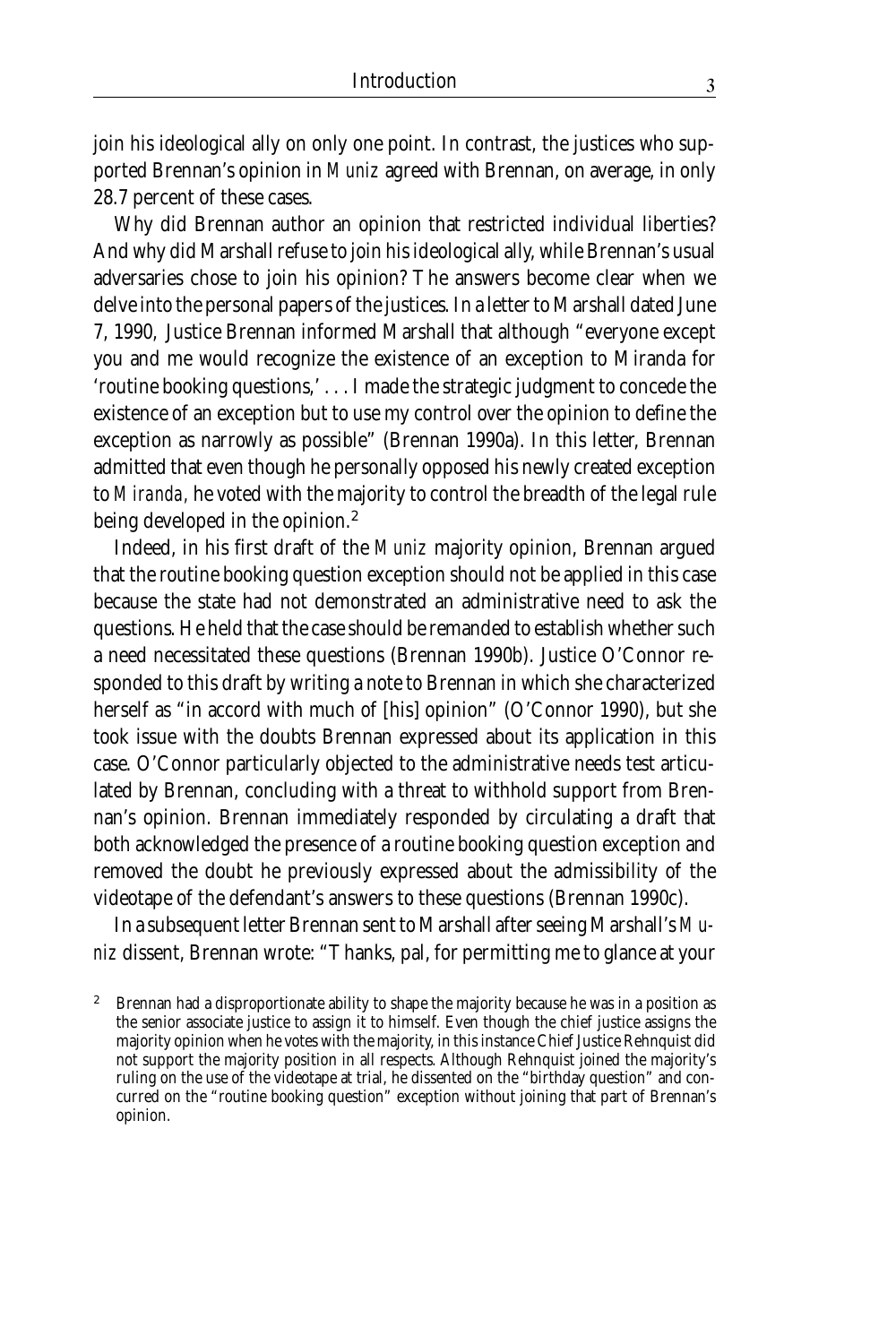dissent in this case. I think it is quite fine, and I fully understand your wanting to take me to task for recognizing an exception to *Miranda,* though I still firmly believe that this was the strategically proper move here. If Sandra had gotten her hands on this issue, who knows what would have been left of *Miranda*" (Brennan 1990d).

*Pennsylvania v. Muniz* raises a theoretical puzzle for scholars of the Supreme Court. The dominant explanations of Supreme Court decision making – the legal and attitudinal models – leave little room for such strategic positioning and calculation by the justices. Scholars who adhere to the legal approach to decision making generally attribute case outcomes and thus the behavior of individual justices to particular factual circumstances, the present state of the law, or other legally relevant factors. The legal model would therefore predict that legal precedent or modes of legal analysis (such as original intent) would explain Brennan's vote and opinion in this case.

Political scientists attempting to explain judicial outcomes tend to dwell on the ideological proclivities of individual justices. According to what has become known by political scientists as the attitudinal model, judicial outcomes reflect a combination of legal facts and the policy preferences of individual justices. As Segal and Spaeth characterize the model, "Simply put, Rehnquist votes the way he does because he is extremely conservative; Marshall voted the way he did because he is extremely liberal" (1993, 65). The attitudinal model suggests that Brennan's vote in *Muniz* resulted from his ideological orientation. Because the model's main proponents indicate that empirical evidence only supports the notion that a justice's final vote on the merits should be attributed to a justice's policy preferences, the model does not explain how opinions are crafted (Segal and Spaeth 1994).

Brennan's actions and correspondence in *Muniz* reveal that more than his understanding of legal precedent or his ideology shaped his final vote and the opinion he crafted for the Court. Indeed, Brennan's actions reflected his strategic calculation about what steps could be taken to curtail the erosion of *Miranda v. Arizona* (1966) favored by a majority of the Court. Both policy preferences and rational calculation mattered in this case. Yet, although the strategic nature of Brennan's actions in *Pennsylvania v. Muniz* are clear, we know little about how frequently or under what conditions justices are prone to play this strategic game. The primary focus of this book is strategic calculation on the Supreme Court. Such an approach, we argue, represents a significant departure from the dominant paradigm favored by political scientists,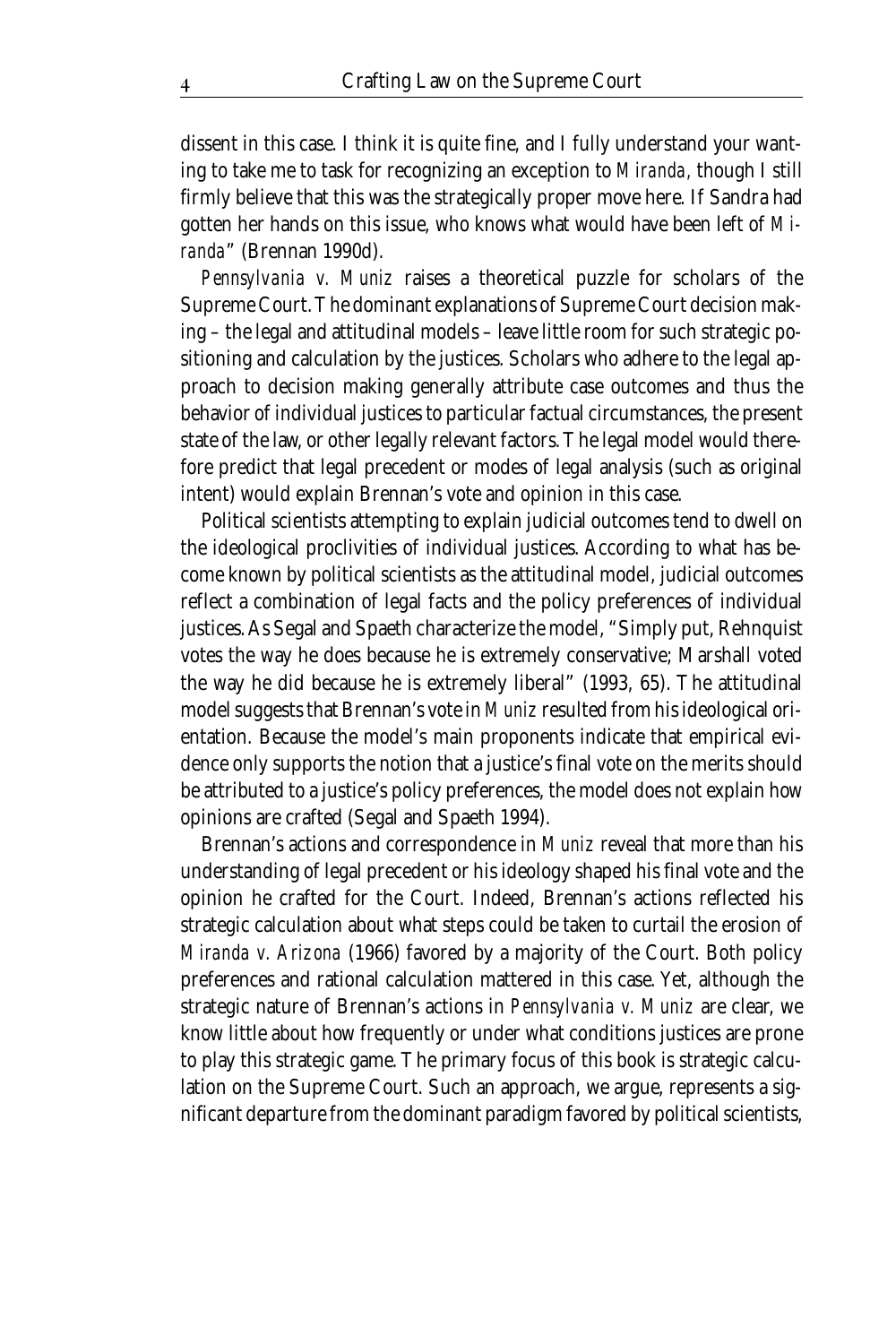the attitudinal model. As we hope to show, shifting our substantive focus from casting votes to crafting opinions requires that we adapt our theoretical lenses as well.

### COURT OPINIONS MATTER

Brennan's actions in *Muniz* highlight a point that is obvious to legal scholars but often underestimated by political scientists: Court opinions matter. Brennan worried more about how the opinion in *Pennsylvania v. Muniz* would be framed than about casting a vote against the defendant. Political scientists who study judicial process and politics tend to focus on the disposition of cases, because that is where the most readily available data exist. In contrast, scholars who approach the study of the Court from a legal perspective recognize that it is the legal rules articulated in Court opinions that give the Court its most powerful legal weapon. Thus, to understand fully the political dynamics of the Court, we need to move beyond the study of voting alignments to explore the multiple strategies that produce Court opinions. It is this premise that motivates our study of the modern Supreme Court.

Creating expectations about future Court behavior and sanctions for noncompliance, Supreme Court opinions have implications for the behavior of private parties and decision makers in all three branches of government (Spriggs 1996; Wahlbeck 1997; Epstein and Knight 1998). Court opinions influence subsequent rulings by lower courts (Rohde and Spaeth 1976; Segal and Spaeth 1993, 261; Johnson 1987a; Songer, Segal, and Cameron 1994), provide guideposts or targets for subsequent congressional behavior (Eskridge 1991a, 1991b; Ignagni and Meernik 1994), and even affect executive branch decision making (Spriggs 1996, 1997). In addition to influencing political decision makers, Court opinions provide private parties and organizations with information about future Court actions and thus influence private behavior as well. As Hurst explains, "legal procedures and tools and legal compulsions . . . create a framework of reasonable expectations within which rational decisions could be taken for the future" (1956, 10–11).

Judicial scholars, of course, have recognized the importance of Supreme Court opinions. As Rohde and Spaeth explain, "The Opinion of the Court is the core of the policy-making power of the Supreme Court. The vote on the merits in conference determines only whether the decisions of the court be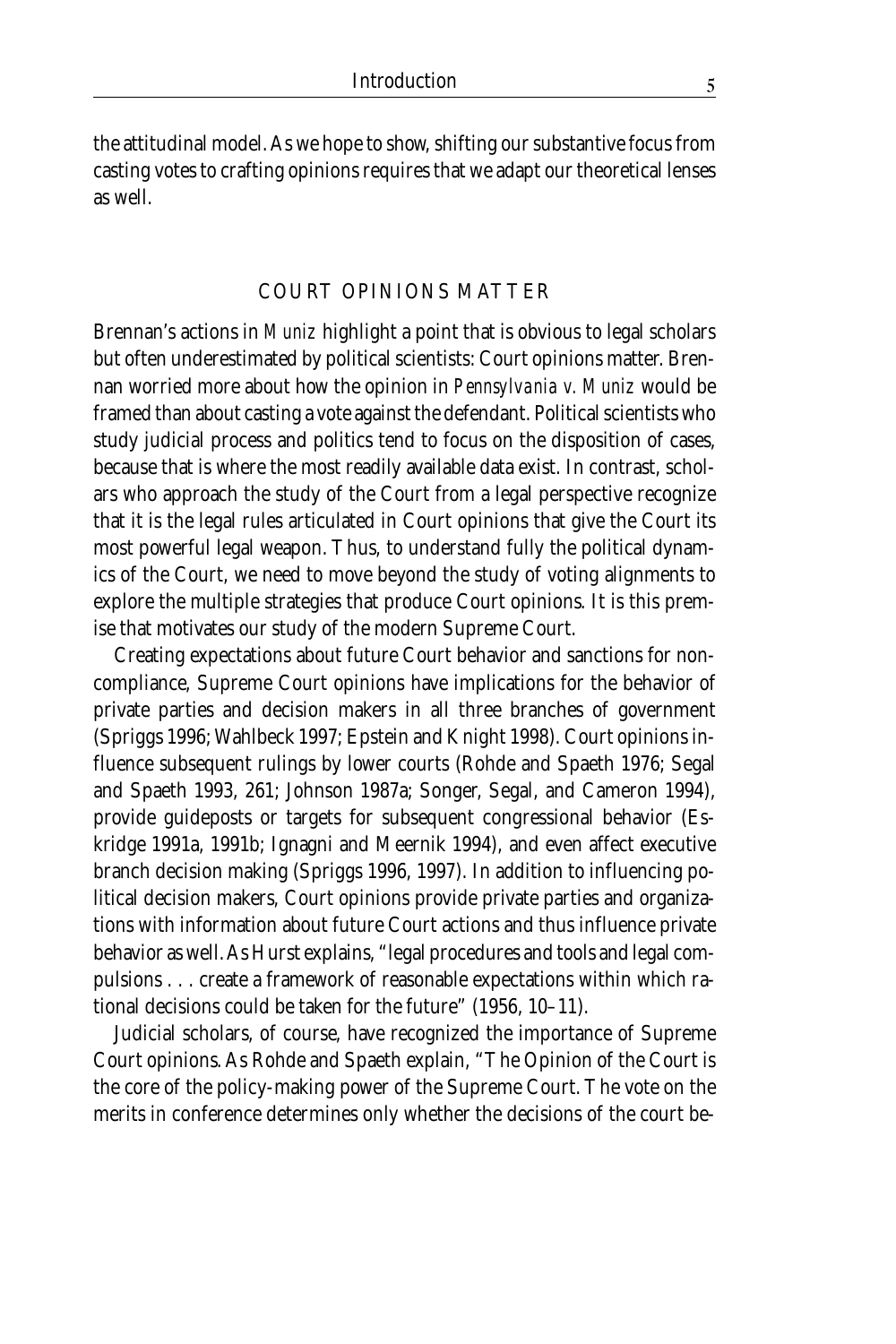low will be affirmed or reversed. It is the majority opinion which lays down the broad constitutional and legal principles that govern the decision in the case before the Court, which are theoretically binding on lower courts in all similar cases, and which establish precedents for future decisions of the Court" (1976, 172). But journalists and scholars, recognizing the importance of opinions, usually offer only anecdotal evidence about the crafting of particular opinions (Woodward and Armstrong 1979; B. Schwartz 1985, 1988, 1996). Such detailed case studies highlight the vast array of tactics and factors that may influence Court opinions but offer little theoretical grounding for framing our understanding of Court dynamics.

In contrast, the most theoretically rich and empirically robust studies by judicial scholars generally focus on explaining case outcomes (e.g., who wins or loses) or the behavior of individual justices. For instance, we know much about what factors influence the Court's decision to grant certiorari (Caldeira and Wright 1988; McGuire and Caldeira 1993; Perry 1991; Provine 1980; Tanenhaus et al. 1963; Ulmer 1984), and we can account for the voting patterns of individual justices or the Court (Pritchett 1948; Rohde and Spaeth 1976; Schubert 1965, 1974; Segal et al. 1995; Segal and Cover 1989; Segal and Spaeth 1993). Although such studies have been instrumental in furthering our understanding of the Court, they leave unexamined the factors that shape Court opinions and thus ultimately the law. The new challenge for students of the Court, it seems clear, is to offer a theoretically grounded and empirically rich portrait of the multiple strategies that together yield the Court's most powerful weapon. That is the challenge we take up in this book.

### THE OPINION-WRITING PROCESS

Supreme Court opinions are shaped sequentially by four elements of the opinion-writing process: the initial assignment of the case, the writing of the first opinion draft, the response of the justices to the opinion author's drafts, and the subsequent reply of the opinion author to his or her colleagues on the bench. We consider each of these influences in turn.

After oral arguments are heard, the justices meet in conference, which provides them an opportunity to cast an initial vote and to provide their colleagues with the legal justification for their vote. The purpose of the conference vote and discussion is, as Justice Rehnquist (1987, 295) put it, "to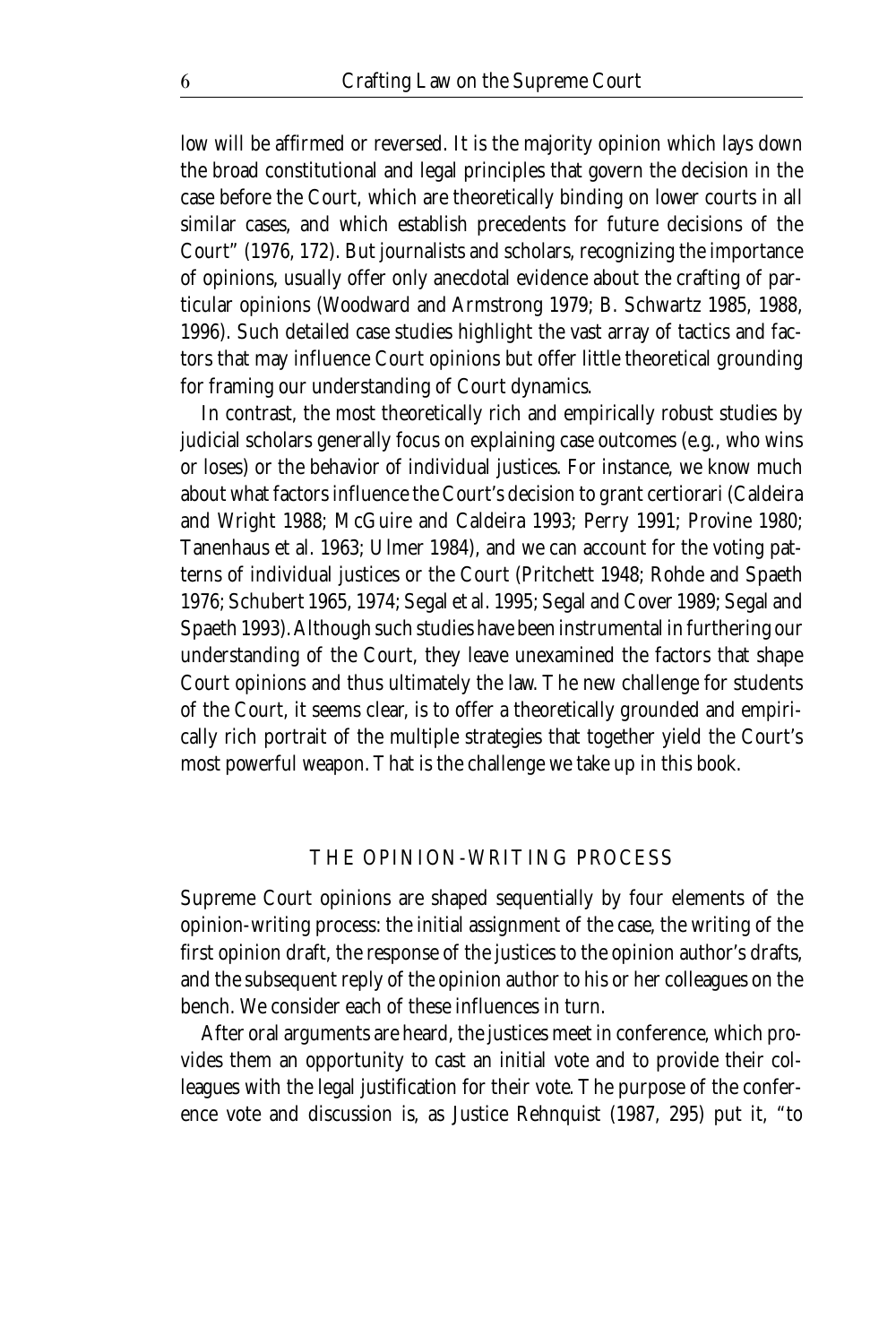determine the view of the majority of the Court." Although these votes provide an indication of the direction in which the Court is likely to rule, the votes are nonbinding. Indeed, justices' final votes do not necessarily resemble their initial conference votes (Brenner 1995; Brenner, Hagle, and Spaeth 1989; Dorff and Brenner 1992; Hagle and Spaeth 1991; Howard 1968; Maltzman and Wahlbeck 1996a). In this sense, the conference discussion resembles a form of "cheap talk," or communication through costless words (Crawford 1990; Farrell and Gibbons 1989). Justices thus can articulate positions at conference without necessarily binding themselves to that position in the future.

A justice voting with the majority in conference is normally selected to craft the majority opinion. According to Court custom, if the chief justice votes with the majority, he has the right to assign the majority opinion (Schwartz 1993, 152; Rehnquist 1987, 296). If the chief justice sides with the conference minority, the most senior associate justice in the majority assigns the majority opinion (Brennan 1963; Hughes 1966, 58–59; Segal and Spaeth 1993, 262). Because of their control over the shape of the opinion, majority opinion authors are traditionally considered to wield considerable influence over Court opinions (Rohde and Spaeth 1976, 172). A large part of the assigned author's influence stems from his or her position as an agenda setter (see Riker 1982, 1986; Hammond 1986; Shepsle and Weingast 1987). The opinion circulated by the author is almost always the first move in the case. Other justices wait to circulate dissenting or concurring opinions until they have at least seen the majority opinion draft. By virtue of this position, then, the assigned author enjoys an agenda-setting advantage, given his or her ability to propose a policy position from the range of available policy alternatives. This advantage is enhanced by the costs associated with writing a competing opinion. Because justices encounter time and workload constraints, a justice who disagrees with portions of an opinion may simply join to avoid the costs associated with writing an alternative opinion.3

This agenda-setting effect makes the assignment of the opinion a particularly strategic choice. As much was suggested by Justice Frankfurter in 1949 when he noted, "perhaps no aspect of the 'administrative side' that is vested in the Chief Justice is more important than the duty to assign the writing of the Court's opinion" (Frankfurter 1949, 3; Clark 1959, 51). Or, in the words

<sup>3</sup> Justices call this type of grudging assent a "graveyard dissent." As Justice White wrote to Justice Marshall in *Department of Justice v. Tax Analysts* (1989): "I was the other way, but I acquiesce, i.e., a graveyard dissent" (White 1989).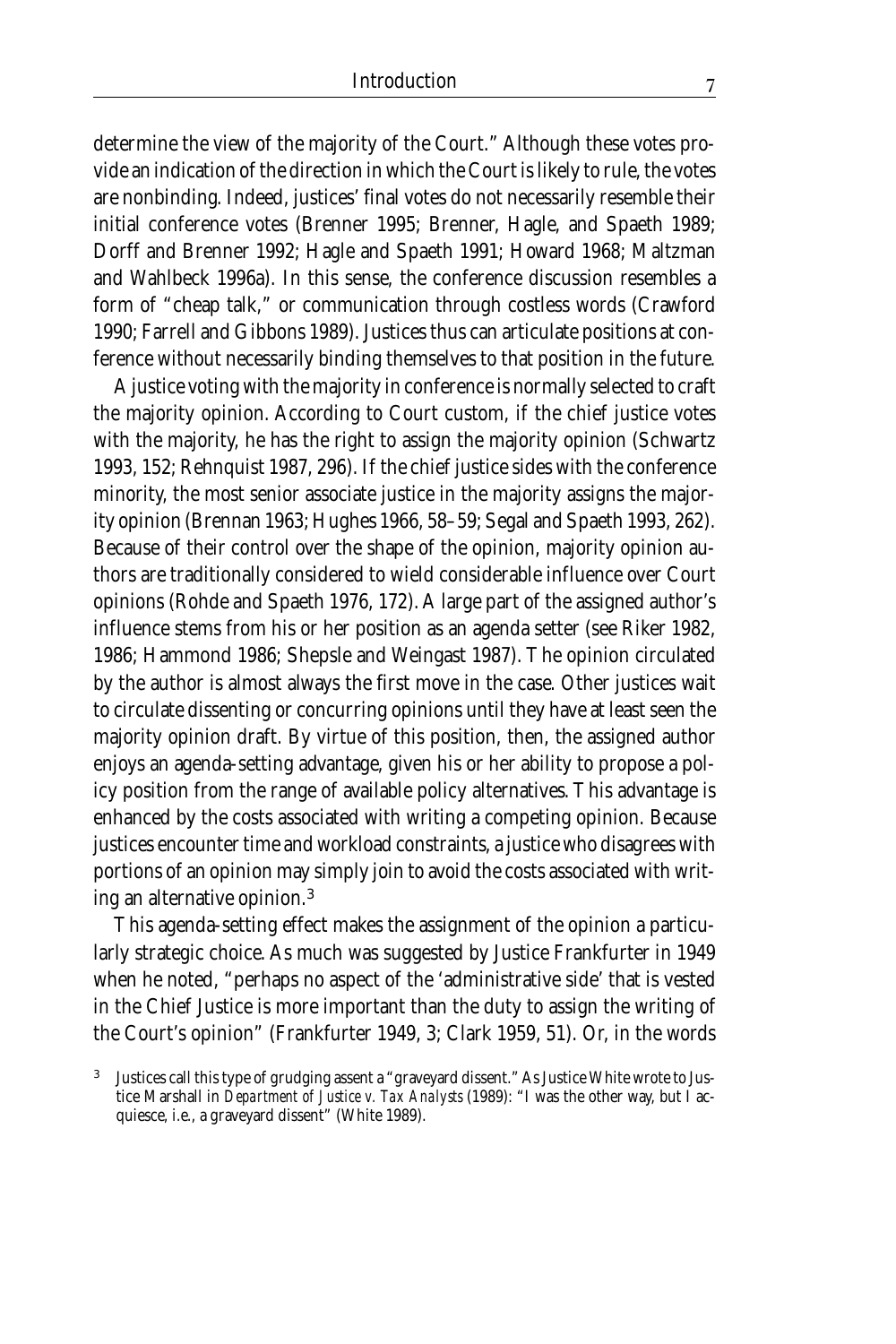of Justice Fortas, "If the Chief Justice assigns the writing of the Court to Mr. Justice A, a statement of profound consequence may emerge. If he assigns it to Mr. Justice B, the opinion of the Court may be of limited consequence" (Fortas 1975, 405). Political scientists, of course, have also long recognized that one of the chief justice's most important tools is his prerogative to assign the Court's opinion when he is in the majority (e.g., Danelski 1968; Murphy 1964; Ulmer 1970a; Rohde 1972a; Rohde and Spaeth 1976; Slotnick 1978, 1979a; Segal and Spaeth 1993). Likewise, such assignment power has led some scholars to argue that the senior associate justice is also more powerful than his colleagues because of his occasional role in assigning the majority opinion (Johnstone 1992).

Although the majority opinion author may have a disproportionate ability to shape the majority opinion, the majority opinion author "is not, however, a free agent who can simply write the opinion to satisfy solely his own preferences" (Rohde and Spaeth 1976, 172). Because outcomes on the Supreme Court depend on forging a majority coalition that for most cases must consist of at least five justices, there is good reason to expect that final Court opinions will be the product of a collaborative process, what we call the collegial game. As Chief Justice William Rehnquist put it, to get an opinion for a majority of the Court, "some give and take is inevitable. . . . Judging inevitably has a large individual component in it, but the individual contribution of a good judge is filtered through the deliberative process of the court as a body" (Rehnquist 1992, 270). Or, as Rehnquist wrote elsewhere, "While of necessity much latitude is given to the opinion writer, there are inevitable compromises" (Rehnquist 1976, 643). The institutional structure of the Court's opinion-writing process – including such informal rules as the chief assigning cases when voting with the majority or Court opinions constituting precedent only when supported by a majority of the justices – creates the context in which the collegial game is played.

After opinion assignment, the collegial game is played in three additional phases. The first phase occurs as the opinion author crafts a first draft of the majority opinion.<sup>4</sup> At this stage, opinion authors frequently take into account any discussion that occurred in the initial justices' conference following the oral argument. In many respects, the initial conference serves as an opportunity for each justice to communicate information to the majority opinion

<sup>4</sup> As is well known, contemporary Supreme Court justices generally use law clerks to help craft the first draft of an opinion (Rehnquist 1987). For an examination of the stylistic effect clerks have on opinions, see Wahlbeck, Spriggs, and Sigelman (1999).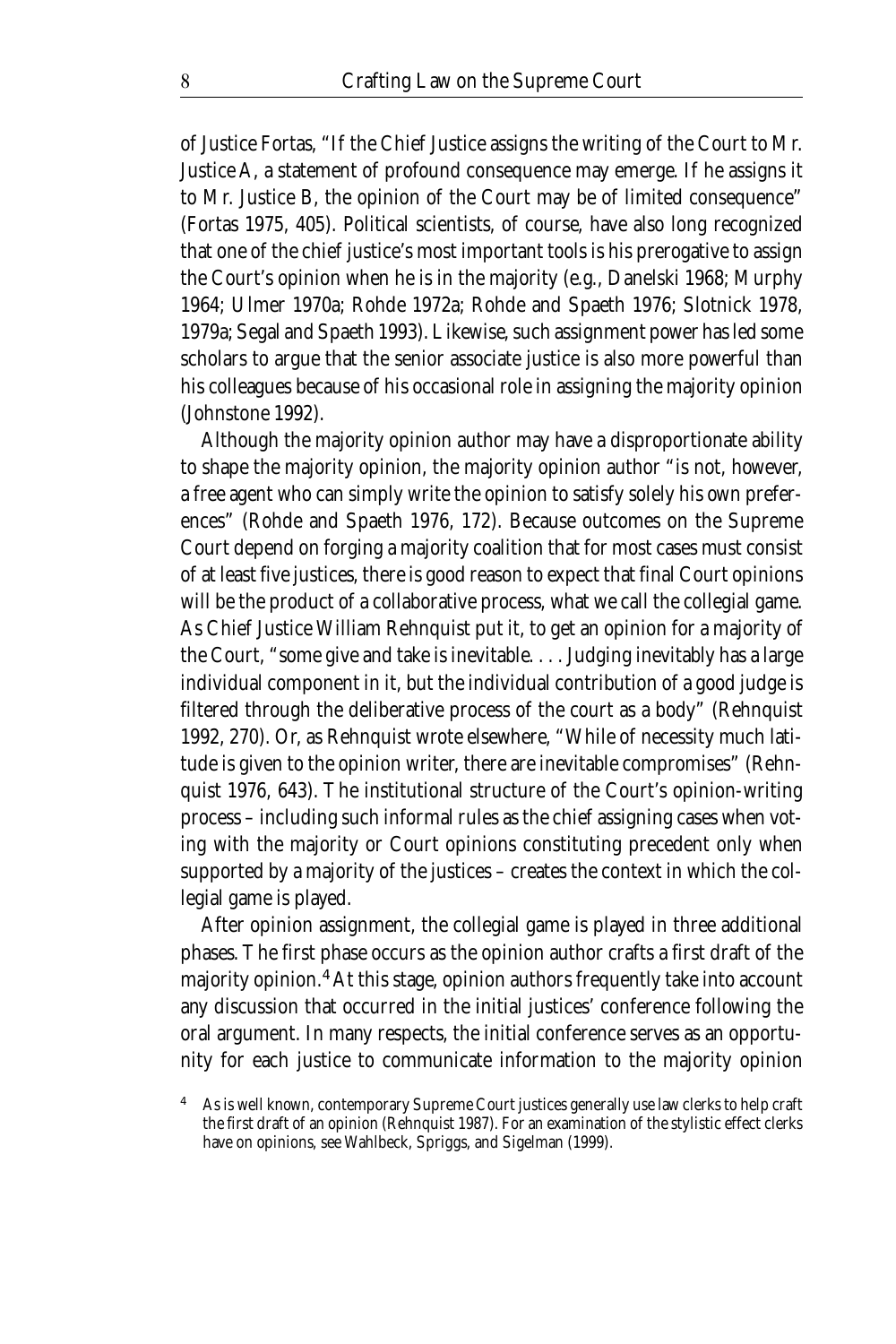writer about his or her preferences regarding the legal outcome and reasoning for each case. Although the conference discussion constitutes "cheap talk," it may nevertheless allow justices to coordinate their positions and enable the author to pen an opinion that will gain support among the justices (see Crawford 1990). In other words, an opinion author is likely (and wise) to use the information gleaned at conference to try to draft an opinion that reflects both his or her own policy goal and the preferences of the expected majority coalition.

The other postassignment phases of the collegial game begin after a first draft opinion is circulated. Now a process of give-and-take occurs among the justices. Court custom is for the justices to respond to the draft opinion in writing (B. Schwartz 1996; Rehnquist 1987). Once a draft is circulated, other justices who initially voted with the majority have a range of options. They can proceed to "join" the opinion, make suggestions (sometimes friendly, sometimes hostile) for recommended changes, announce that they are unprepared to take any action at that time, or decide to abandon the majority and write a concurring or dissenting opinion. These reactions signal to the majority opinion author whether and in what manner to respond to the multiple demands of his or her colleagues. The final phase occurs as opinion authors circulate additional draft opinions in response to their colleagues' concerns.

The importance of the signals sent during the second postassignment phase is made apparent by the office manual Justice Lewis Powell prepared for his new clerks. Powell explains that after circulating the first draft: "You then wait anxiously to see what reaction this initial draft will prompt from other Justices. Subsequent drafts may be sent around to reflect stylistic revisions, cite checking changes, or accommodations made in the hope of obtaining the support of other Justices" (Powell 1975). This portrait of the Court's decisionmaking process resembles Justice Rehnquist's. Rehnquist notes that while he tries to write a first draft that comports with the conference discussion, "the proof of the pudding will be the reactions of those who voted with the majority at conference" (Rehnquist 1987, 301).

Eventually, every justice writes or joins an opinion, and the opinion that commands the support of a majority of the justices becomes the opinion of the Court. Although the final majority opinion is most regularly authored by the justice who was initially assigned the opinion, on rare occasions another justice's concurrence or dissent is transformed into the Court's majority opinion. Justice William Brennan explains, "Before everyone has finally made up his mind [there is] a constant interchange among us . . . while we hammer out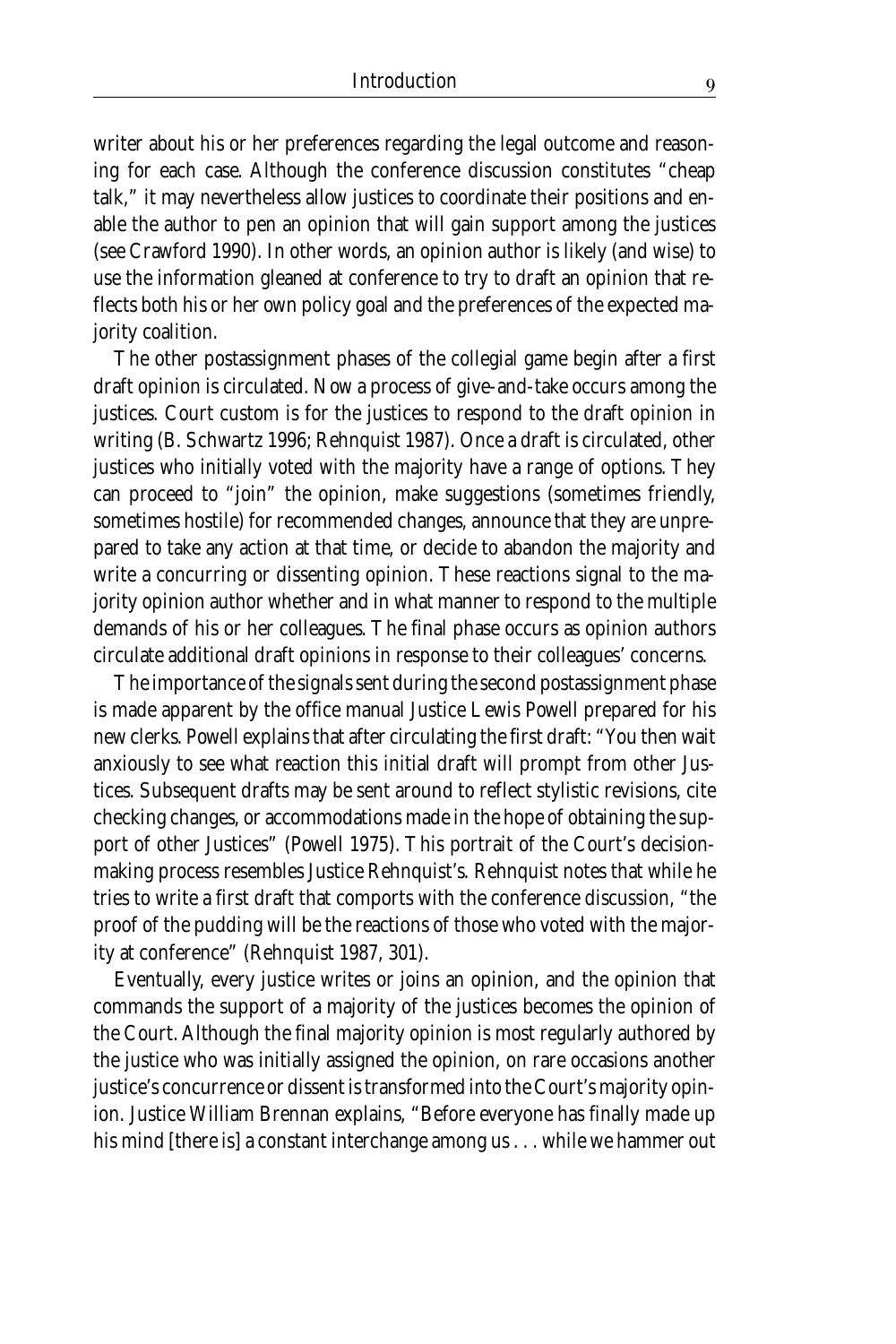the final form of the opinion" (Brennan 1960, 405). Justice Brennan's description of the opinion-writing process is consistent with Justice Tom Clark's observation that once the opinion draft is circulated, "the fur begins to fly" (1959, 51, as quoted in O'Brien 1996, 307). Thus, although the assignment of the majority opinion is a first critical step in shaping the final opinion, the responses of the other justices and the subsequent replies of the majority opinion author also play a dramatic and influential role in shaping the Court's opinion. Understanding the political dynamics of these interchanges among the justices – and offering a coherent theoretical perspective to account for such strategic interaction – is our task in this book.

### THE (POLITICAL SCIENCE) TEXTBOOK COURT

Whereas adherents to the legal approach tend to attribute case outcomes to case facts and the law (see Levi 1949; Segal 1984), the textbook justice according to most political scientists votes in a manner that reflects his or her sincere policy preferences (Segal and Spaeth 1993). Those scholars who suggest that policy preferences shape judicial behavior subscribe to the attitudinal model: justices cast votes based exclusively on their policy preferences. If a justice prefers policy Y and a lower court strikes down that policy, the attitudinal model predicts that the justice will vote to reverse the lower court. As Segal and Cover succinctly put it: "The Court's structure grants the justices great freedom 'to base their decisions *solely* upon personal policy preferences'" (1989, 558, quoting Rohde and Spaeth 1976, 72).

Empirical support for the attitudinal model is widespread. As numerous scholars successfully document, justices' votes are consistent with their policy preferences (Hagle and Spaeth 1992, 1993; Segal and Spaeth 1993; Segal et al. 1995; Segal and Cover 1989). Although the attitudinal approach has been fruitfully employed to explain justices' final votes on case dispositions, its applicability to other, and potentially more important, forms of judicial behavior is unclear. Modern proponents of the attitudinal model, for example, insist that it is only applicable to Supreme Court justices' final votes on the merits (see Segal and Spaeth 1994, 11).<sup>5</sup> Indeed, even Harold Spaeth, the

<sup>5</sup> Although Segal and Spaeth (1994) claim that the model does not attempt to explain choices other than the votes on the merits, other scholars have interpreted the model as attempting to explain much more than justices' final votes on the merits (Knight 1994). This interpretation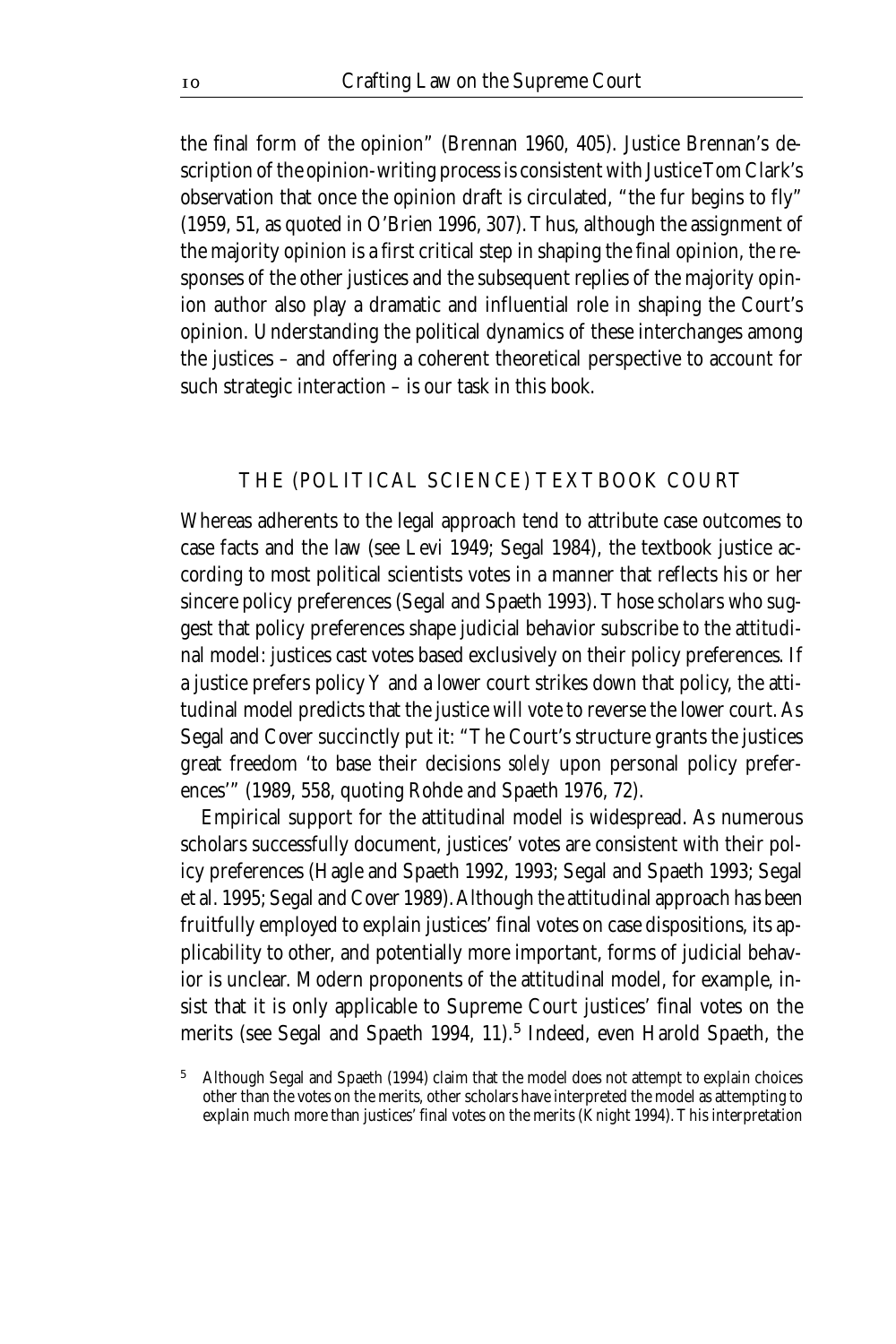scholar most closely associated with the attitudinal model, has noted that "opinion coalitions and opinion writing may be a matter where nonattitudinal variables operate" (Spaeth 1995a, 314).

In many respects, the attitudinal approach is the culmination of the behavioral revolution as applied to the study of politics (see Segal and Spaeth 1993, 73). As is well known, the behavioral revolution, which began to flourish in the early 1950s, radically altered the study of politics. Rather than merely describing historical events and formal institutions (e.g., constitutions), political scientists sought to identify and understand empirical regularities. The behavioral approach represented a marked departure from political science's normative and anecdotal origins (Dahl 1961; Polsby, Dentler, and Smith 1963), placing political scientists who articulated and tested hypotheses with empirical data at the forefront of the discipline. The behavioral revolution, in short, ushered in the scientific study of politics.

The signal distinction between behavioralists and their predecessors was the behavioralists' abandonment of political science's earliest roots: the study of political institutions. In the words of Kenneth Shepsle, "institutions were, in the thinking of many behavioralists, empty shells to be filled by individual roles, statuses and values" (1989, 133; Clayton 1999). Indeed, the leading behavioral studies of the electorate (Berelson, Lazarfeld, and McPhee 1954; Campbell et al. 1960), Congress (Fenno 1962, 1966; Matthews 1960; Manley 1970), and the judiciary (Schubert 1965; Spaeth 1963) almost always embraced sociological or psychological explanations of behavior. Such psychological and sociological theories of human behavior shared two important tenets. First, both portrayed human action as basically free from real choices. Instead, human action was said to be dictated by sociological or psychological forces beyond the immediate control of any individual. Sociological and psychological explanations, in other words, were deterministic at their core. Second, both approaches viewed individuals as "fundamental building blocks" (Shepsle 1989, 133). Under such a rubric, political outcomes were no more than "the aggregation of individual actions" (Shepsle 1989, 133).

Although some of the earliest works that embraced the attitudinal approach had explicit links to sociological and psychological theories dominant in the

is obviously based on the amount of attention that Segal and Spaeth (1993) devote to stages in the Court decision-making process that precede the final votes. Regardless of Segal and Spaeth's intentions, their empirical findings suggest that the attitudinal model consistently explains only the final vote on a case's merits.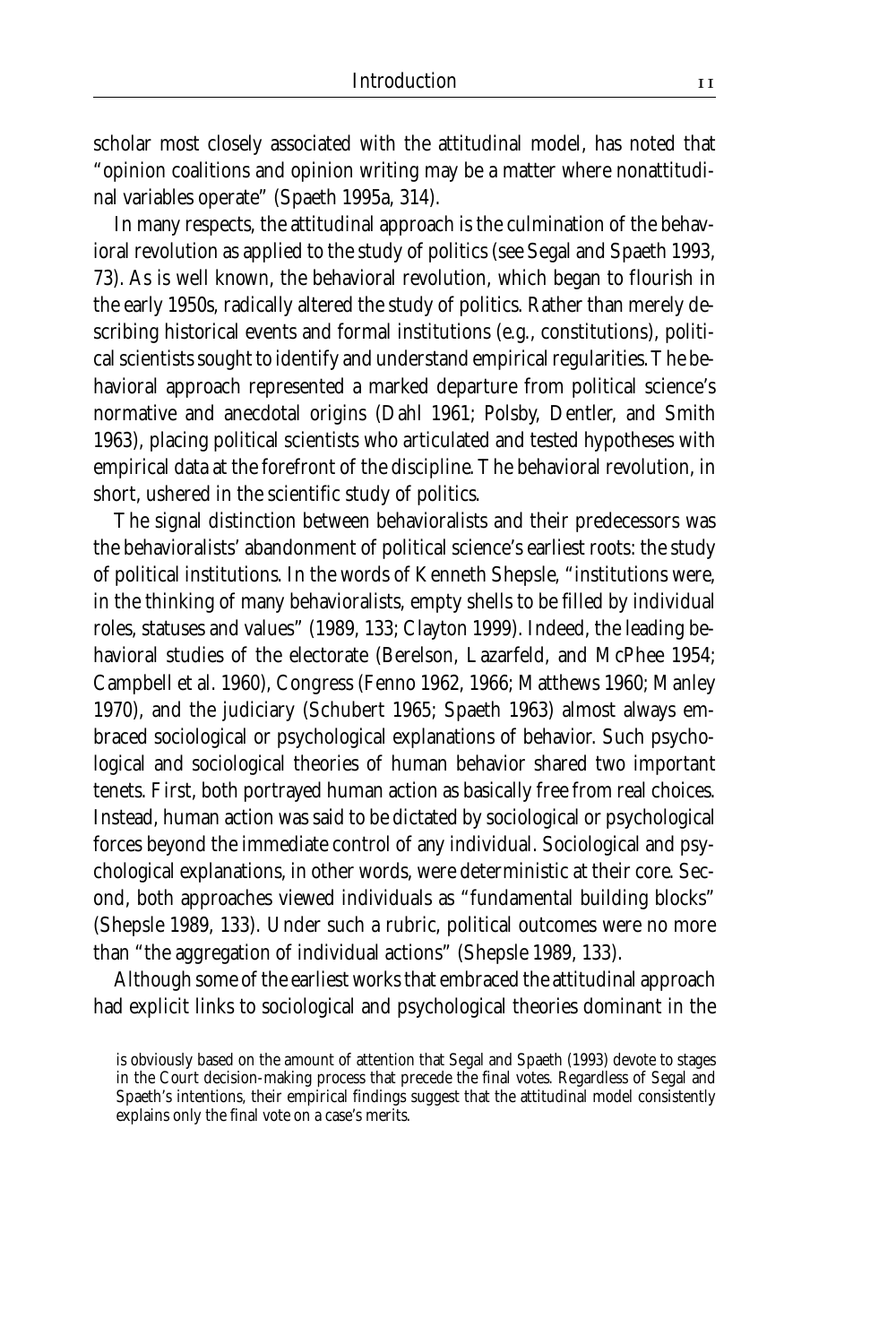1950s and 1960s (see Nagel 1961, 1962; Schmidhauser 1961; Schubert 1961, 1962, 1965; Spaeth 1961, 1963; Ulmer 1970b, 1973a; Vines 1964), the attitudinal approach took a significant turn in the 1970s with the advent of rational choice analysis. Supreme Court justices were now seen as maximizers of exogenously determined preferences. This new attitudinal perspective suggested that preferences, not roles or backgrounds, shaped behavior. Drawing on this new perspective, Rohde and Spaeth (1976) placed the psychometric attitudinal model within a rational choice framework. Somewhat similar to Schubert (1965), Rohde and Spaeth maintained that justices cast votes by thinking about the facts of a case – the dominant legal issue and the types of litigants – in light of their attitudes and values. They went on to argue, though, that justices are free to vote their attitudes because of the insulating nature of the Court's institutional features, specifically because of justices' lifetime tenure, their lack of ambition for higher office, and the Court's position as the court of last resort.

Although the attitudinal approach articulated by Spaeth and his collaborators builds from a different theoretical base than the earlier versions of the attitudinal approach, it has two very important links to its sociological and psychological roots. First, the attitudinal model continues to view the votes of justices as shaped by forces (in particular, preferences) exogenous to the strategic context of the Court. Second, the attitudinal approach continues to view individuals as the analytical building blocks and outcomes as the aggregated preferences of a Court majority. For this reason, Baum observes that "students of judicial behavior generally focus on individual judges, building explanations of collective choices from the individual level" (1997, 7). In many respects, then, the attitudinal model as articulated since the 1970s represents the culmination of the behavioral revolution as applied to the study of judicial politics. As Segal and Spaeth explain, "The behavioral school of political science that began to flower in the 1950s and continues to bloom today brought it [the attitudinal model] to fruition" (1993, 73).

### INSTITUTIONS AND JUDICIAL BEHAVIOR

In recent years, judicial scholars have begun to incorporate into their explanations the role of institutions (Baum 1997; Brace and Hall 1990, 1995; Clayton and Gillman 1999; Epstein and Knight 1998). "Institutions are the rules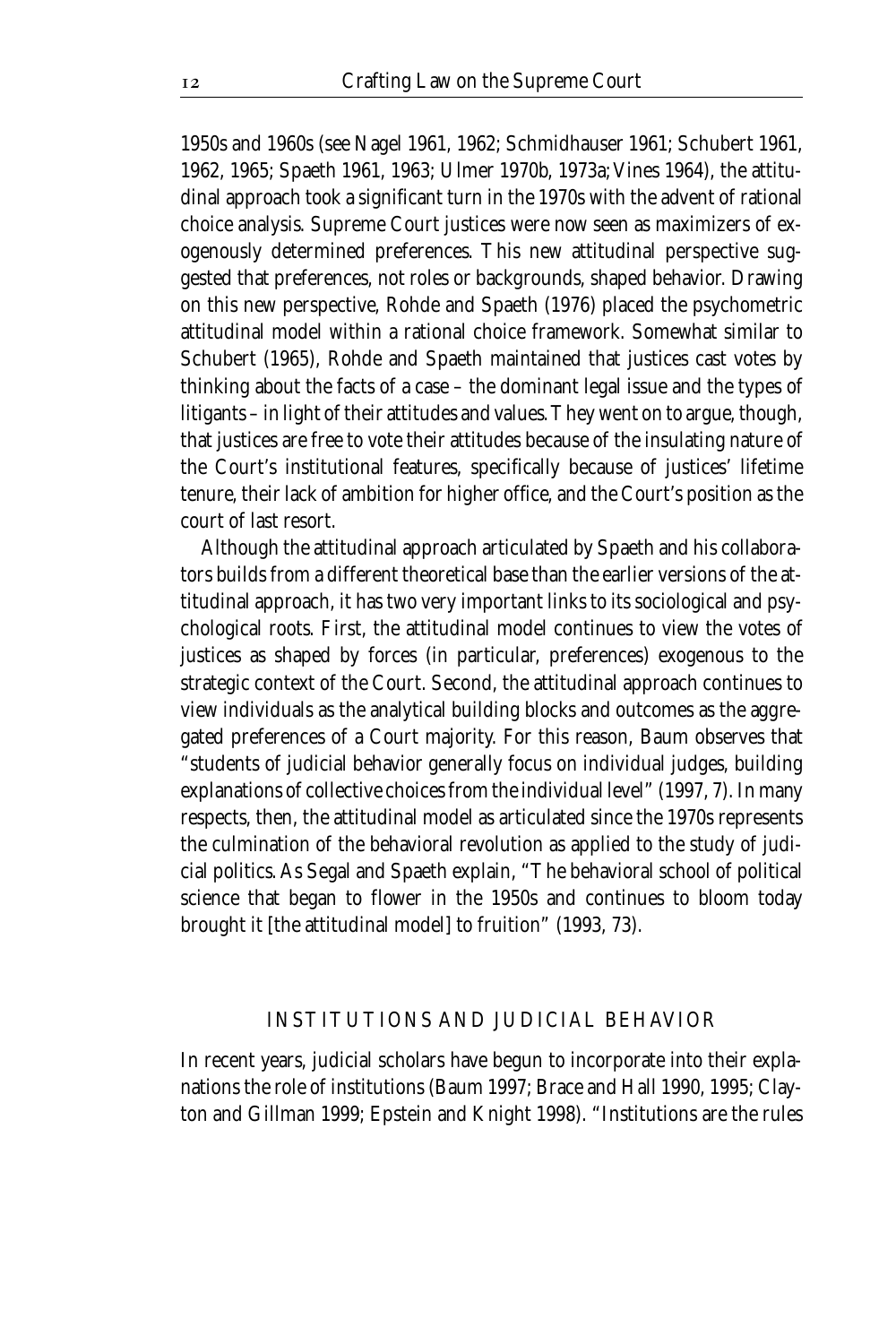of the game in society or, more formally, are the humanly devised constraints that shape human interaction" (North 1990, 30). Institutions, in other words, provide the structure within which decision making occurs and thereby affect the choices that can be made. This book fits squarely in this theoretical tradition. Rather than viewing justices as unconstrained actors whose behavior is dictated by their policy preferences, recent work has suggested that justices are strategic actors operating in an environment defined by institutional constraints. As Baum explains, "Judges who vote strategically take into account the effects of their choices on collective results when they vote on outcomes and write or support opinions. . . . Because of this motivation, the positions they take may differ from the positions that they most prefer" (1997, 90).

In many respects, the strategic approach directly contradicts the two tenets of the behavioral tradition: that human behavior is predetermined and that individual action can be aggregated to account for political outcomes. In contrast, a strategic explanation places rational political actors back into their institutional context, recognizing that rational calculation entails consideration of the strategic element of the political game. Instead of deterministically responding to psychological or sociological forces beyond their control, rational actors understand that they face a number of constraints imposed by the actions of other political actors and by the institutional context in which they act. Justices as strategic actors must take into consideration these constraints as they attempt to introduce their policy preferences into the law.6

Among judicial scholars, the intellectual origins of a model of strategic interaction were offered by Murphy in his pathbreaking *Elements of Judicial Strategy* (1964). According to Murphy, justices are constrained by the actions and preferences of their colleagues, as well as by decision makers and influences outside of the Court. Murphy did not view each justice as an independent actor. Nor did he think outcomes were the aggregation of individual preferences. Instead, Murphy argued that justices' behavior was shaped by the actions taken by the other justices and the potential for action by Congress, the president, and the general public. In short, Murphy saw that justices are constrained by institutional features internal, as well as external, to the Court.<sup>7</sup>

Although we argue that a justice's principal goal is policy, at times justices may pursue other goals, such as legitimacy of the Court (Epstein and Knight 1998; Baum 1997).

Scholars have investigated whether justices strategically respond to actors external to the Court, but the results have been mixed. While some scholars suggest that the Court acts strategically either in specific cases (Knight and Epstein 1996a) or under particular conditions (Hansford and Damore n.d.), others argue that the political environment does not systemat-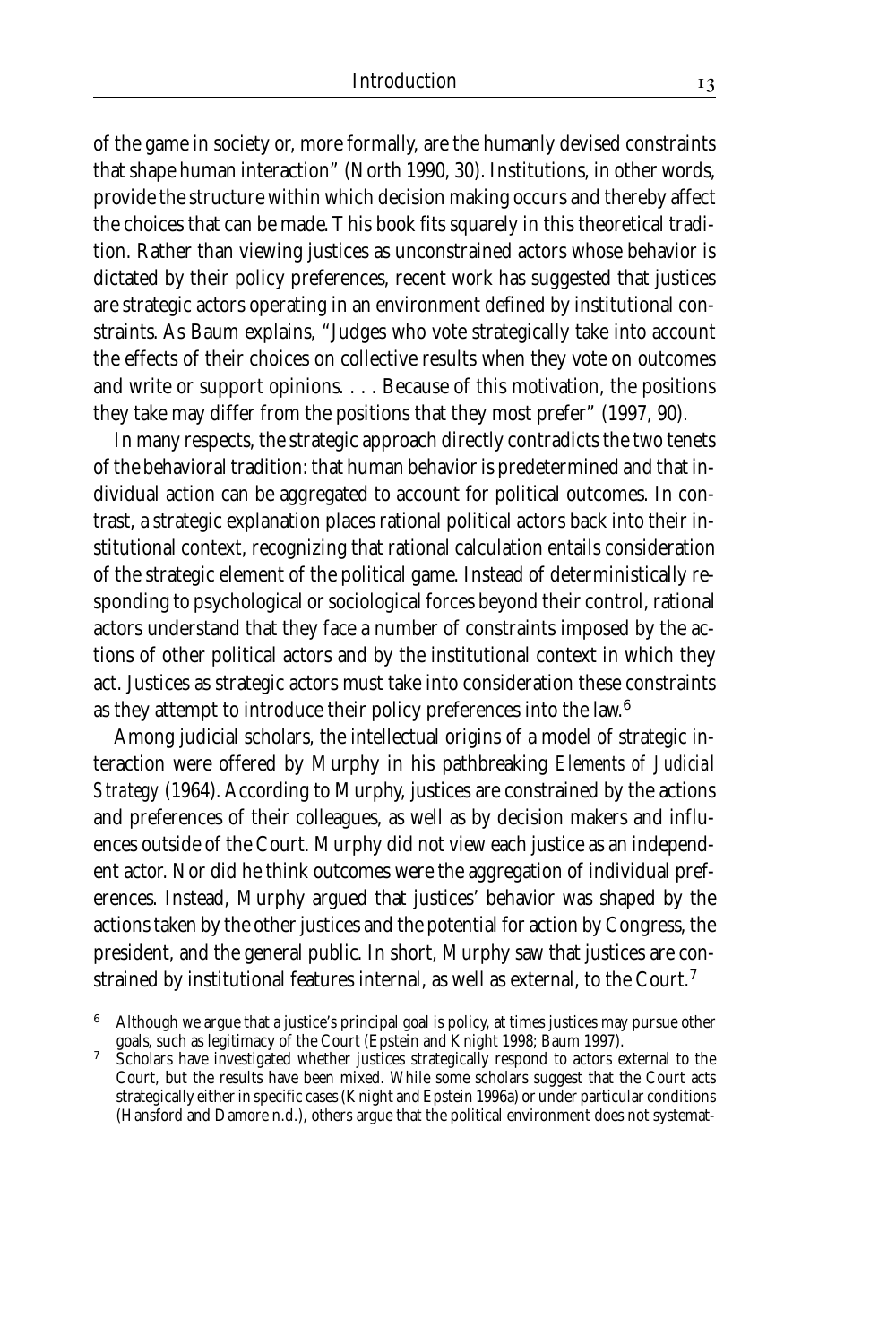Institutional constraints often take the form of formal rules or informal norms that limit the choices available to political actors (Knight 1992; North 1990; March and Olsen 1984, 1989).<sup>8</sup> Formal rules can be in the form of constitutional provisions, legislative statutes, or even court opinions. Informal rules and procedures include, for example, the chief justice assigning the majority opinion when in the conference majority, or a Court opinion setting precedent only if supported by a majority of the sitting justices. Rules provide the context in which strategic behavior is possible by providing information about expected behavior and by signaling sanctions for noncompliance (Knight 1992; North 1990). Institutions therefore mediate between preferences and outcomes by affecting the justices' beliefs about the consequences of their actions. Because the heart of strategic action is interdependency – with justices' choices being shaped, at least in part, by the preferences and likely actions of other relevant actors – justices must possess information about how other justices are likely to behave. Formal or informal rules facilitate this process, providing the requisite information for successful strategic action. Of course, while justices respond to the anticipated or observed choices of others, strategic justices will not necessarily act insincerely. If the political context favors the justice's preferred course of action, a strategic justice's behavior will be the same as it would be without constraints.9

In this book, we are concerned with the rules, procedures, and norms, internal to the Court, that constrain justices' capacity to translate their preferences into legal policy outcomes.<sup>10</sup> The Court's agenda-setting, opinion-as-

ically constrain the justices (Segal 1997). Although extrainstitutional constraints are theoretically plausible and interesting, we focus on the intra-Court collegial game.

- There are other definitions of institutions. Historical institutionalism, sociological institutionalism, and other institutionally focused approaches to the study of politics provide alternative concepts of institutions. In fact, neoinstitutionalism incorporates a variety of theoretical and empirical perspectives. For an overview of the political economy of institutions, see the edited volumes by Alt and Shepsle (1990) and Knight and Sened (1995). For alternative theoretical approaches, see, for example, March and Olsen (1984, 1989) and Smith (1988, 1996). Distinctions between rational choice and non-rational-choice institutionalism
- are discussed in detail by Orren and Skowronek (1994) and Smith (1996).<br><sup>9</sup> In other words, sophisticated behavior (i.e., acting contrary to one's most preferred course of action) is a sufficient, but not necessary, condition for a justice to have been subject to strategic constraints. Again, the essence of a strategic explanation is the interdependency of choice among actors (see Elster 1986).
- $10$  In addition to the rules we examine, there are other institutions that affect judicial behavior: rules establishing three-judge federal appellate panels (Atkins 1970, 1972), rules for assigning judges to federal appellate panels (Atkins and Zavoina 1974), rules for assigning opinions to judges (Brace and Hall 1990; Hall and Brace 1989, 1992), rules for seniority-ordered vot-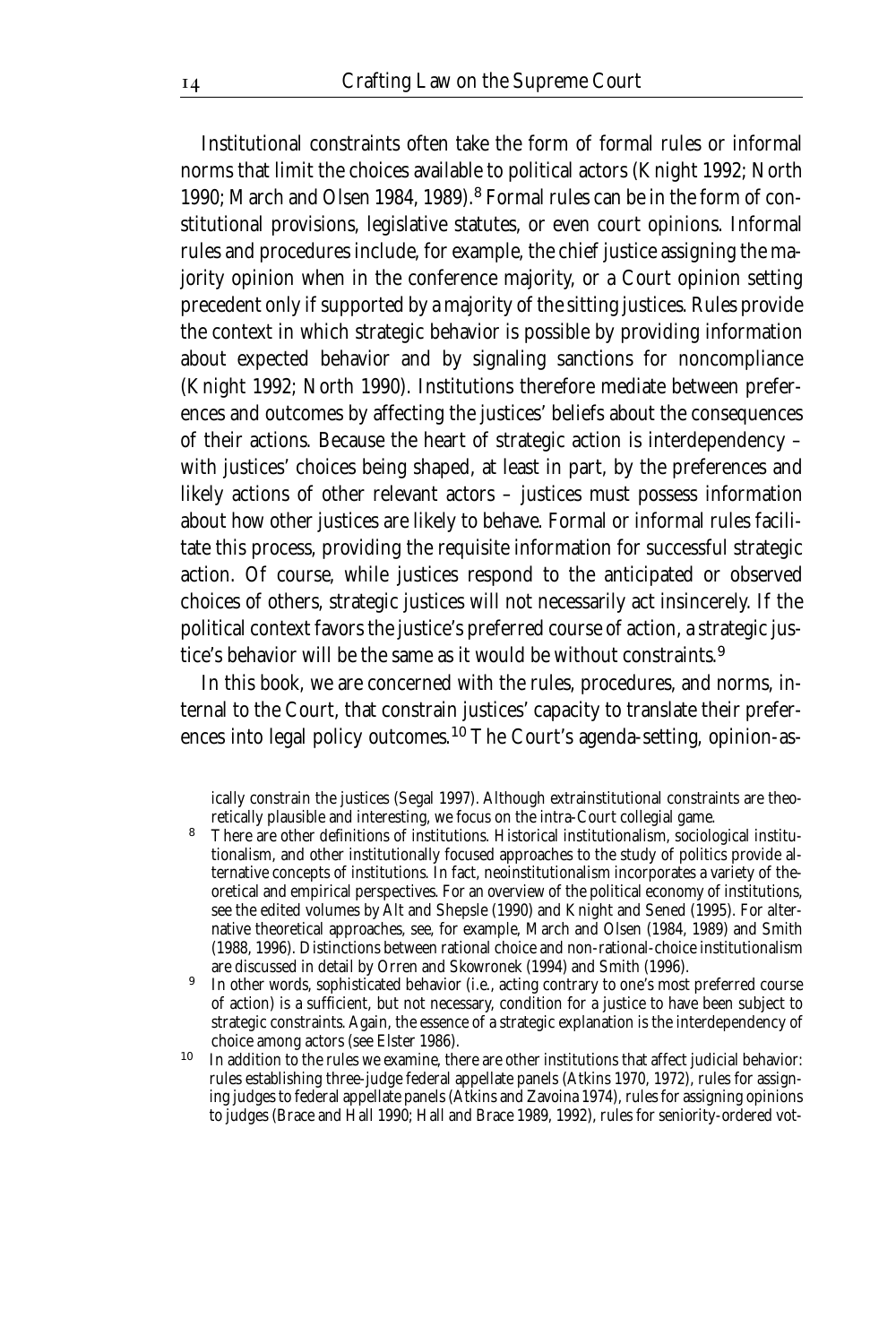signment, and opinion-writing norms and policies each affect justices' success in converting policy goals to legal doctrine (see Epstein and Knight 1998). As a result of these informal rules, justices engage in strategic behavior as they attempt to shape the Court's policy output into conformance with their policy goals. The intra-Court strategic game thus results from the institutional rules and practices of the Court arena.

Perhaps the most important institutional feature of the Court is its collegial character. Contrary to a portrait of the Court as "nine small, independent law firms" that have little interaction with one another (Powell 1976), the strategic approach recognizes that the behavior of individual justices is shaped in part by the actions and preferences of their brethren. As a result, a justice's choices during the opinion-writing process will depend in large part on the choices made by the other justices (see Rohde 1972b, 1972c). Decision making is thus interdependent because justices' ability to have majority opinions reflect their policy preferences depends in part on the choices made by other justices.

The first important, post-oral-argument informal rule that constrains the ability of justices to see their individual preferences converted into legal policy is the process by which opinions are assigned on the Supreme Court. As we have already noted, since the tenure of Chief Justice Roger Taney (Schwartz 1993, 152), the custom has been for the chief justice to assign opinions when in the conference majority; otherwise, the most senior associate justice in the conference majority assigns the opinion. This norm provides an opportunity for opinion assignors to attempt to affect the Court's decisions (Epstein and Knight 1998; Baum 1998). This influence may be achieved by assigning the case to a justice who will represent the assignor's preferences. After all, as we previously discussed, the opinion author occupies an agendasetting position and can write an opinion draft that proposes a policy position from the range of alternatives available in a case.

The Court's informal rule that before carrying the imprimatur of the Court an opinion must gain the support of a majority of justices is another reason that judicial behavior is interdependent. Opinions that fail to gain the necessary

ing by judges (Brace and Hall 1993), informal norms of adhering to precedent (Knight 1993; Knight and Epstein 1996b; Spriggs and Hansford 1998), rules governing the number of justices required to grant certiorari (Perry 1991), rules for selecting judges (Brace and Hall 1995), and norms of consensus on the Supreme Court (Walker, Epstein, and Dixon 1988; Caldeira and Zorn 1998).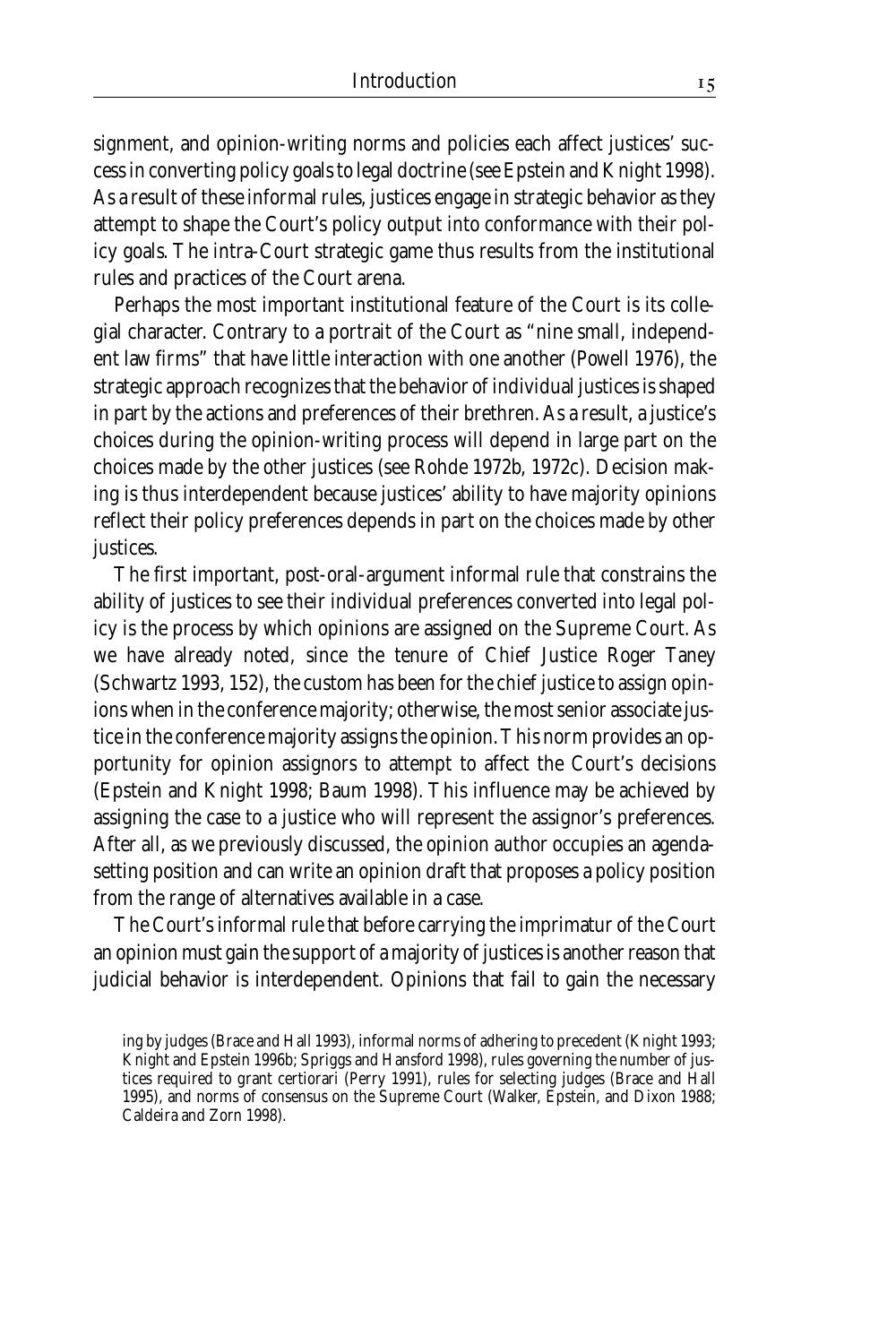support will not be seen as speaking for the Court, although they may announce the judgment of the Court, and their precedential impact may be lessened (Johnson and Canon 1984; Segal and Spaeth 1993).<sup>11</sup> Thus, because outcomes on the Supreme Court generally depend on the agreement of at least five justices, Murphy (1964) argues that justices do not simply vote their policy preferences. Instead, he characterizes the Supreme Court's deliberative process as a struggle among the justices to shape the content of opinions. At the heart of this process are policy-oriented justices who employ a "mixture of appeals, threats, and offers to compromise" (1964, 42) to encourage their colleagues to support legal rulings that reflect their policy preferences. As we show in this book, the choices justices make reflect the role of this informal rule.

In this book, we systematically explore what happens after the justices hold an initial vote on a case's merits and prior to the release of the Court's opinion. We seek to show the extent to which institutional constraints endogenous to the Court shape the opinion-writing process and thus ultimately the law. More specifically, we seek to explain under what conditions, and to what extent, the choices that justices make in the process of writing opinions result from strategic interdependencies on the Court.

### STRATEGIC INTERACTION AND THE OPINION-WRITING PROCESS

The strategic model implies that final Court opinions cannot be exclusively attributed to justices' strict reading of the law, simple accounting of justices' policy preferences, or strategic calculations about the response (or nonresponse) of political actors exogenous to the Court. The hallmark of this approach is its focus on the interdependencies inherent in judicial decision making. To achieve policy outcomes as close as possible to their own preferences, justices must at a minimum take into account the choices made by

<sup>&</sup>lt;sup>11</sup> Traditionally, a plurality opinion (i.e., one lacking majority support) did not establish a legal precedent. In 1977, however, the Supreme Court, in *Marks v. United States,* ruled that "the holding of the Court may be viewed as that position taken by those members who concurred in the judgments on the narrowest grounds." Thus, it is possible that a plurality opinion might create a precedent, provided it is the opinion in the case decided on the narrowest grounds (see Thurmon 1992). Of course, deciphering exactly which opinion rules on "the narrowest grounds" is often no easy task. Thus, strategic justices generally prefer having their views written into law by a majority opinion.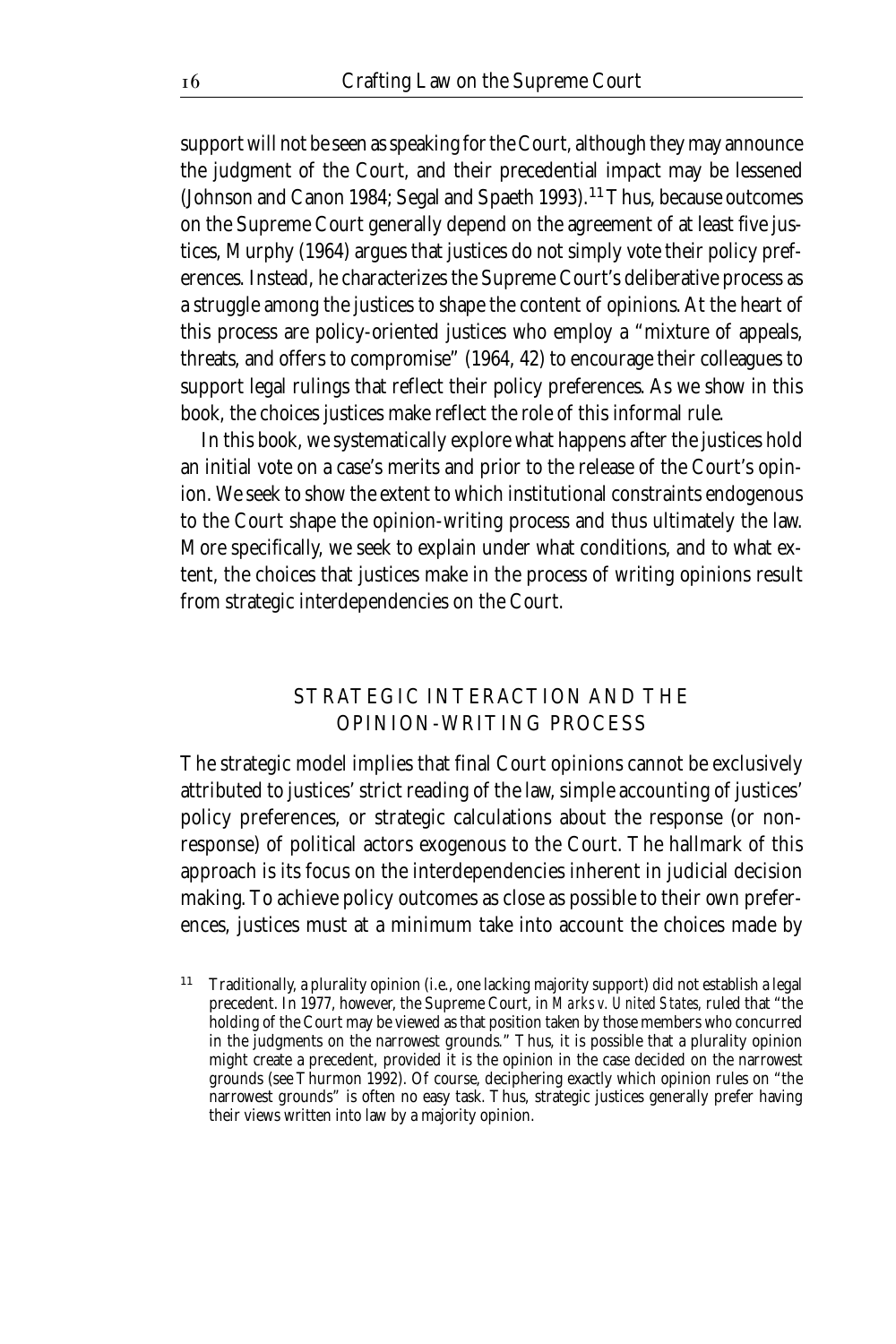their colleagues, with whom they ultimately must negotiate, bargain, and compromise.

In the spirit of earlier work, our strategic model of judicial decision making is based on two postulates. These postulates broadly define the contours of what we view as the collegial court game. Both postulates stem from institutional features of the American legal system. The first postulate touches upon two principles that are at the heart of the legal and attitudinal models.

*Outcome Postulate:* Justices prefer Court opinions and legal rules that reflect their policy preferences.

Reflecting the tenets of the legal model, this postulate recognizes the importance of Court opinions to members of the bench. Consistent with the attitudinal model, this postulate asserts that justices are principally motivated by their policy preferences. Even though the attitudinalists do not believe that Supreme Court opinions constrain the justices' decisions as precedent (Segal and Spaeth 1993; Spaeth and Segal 1999), they do recognize that the Court's opinions produce its most profound policy contributions (Rohde and Spaeth 1976, 172). Thus, some have argued that having justices prefer legal rules that conform to their preferences is consistent with the attitudinal model (Wahlbeck 1997, 1998).

The second postulate recognizes that even though justices hope to see their policy preferences implemented into law, the Court's institutional structure constrains the choices that justices are likely to make. The most important of these constraints is an acknowledgment that Supreme Court decision making is a collective enterprise among all of the justices. Contrary to the portrait of the Court as nine separate law firms that have little interaction with one another, our model of strategic interaction recognizes that the behavior of individual justices is determined in part by the actions and preferences of their brethren.

*Collective Decision-Making Postulate:*Justices will try to secure opinions that are as close as possible to their policy positions by basing their decisions in part on the positions and actions of their colleagues.

Indeed, a recognition that in a collegial setting strategic action is necessary might lead justices to support positions that deviate from their ideal policy outcome. In many respects, the collective decision-making postulate constitutes what we consider to be the heart of the collegial game. As we have al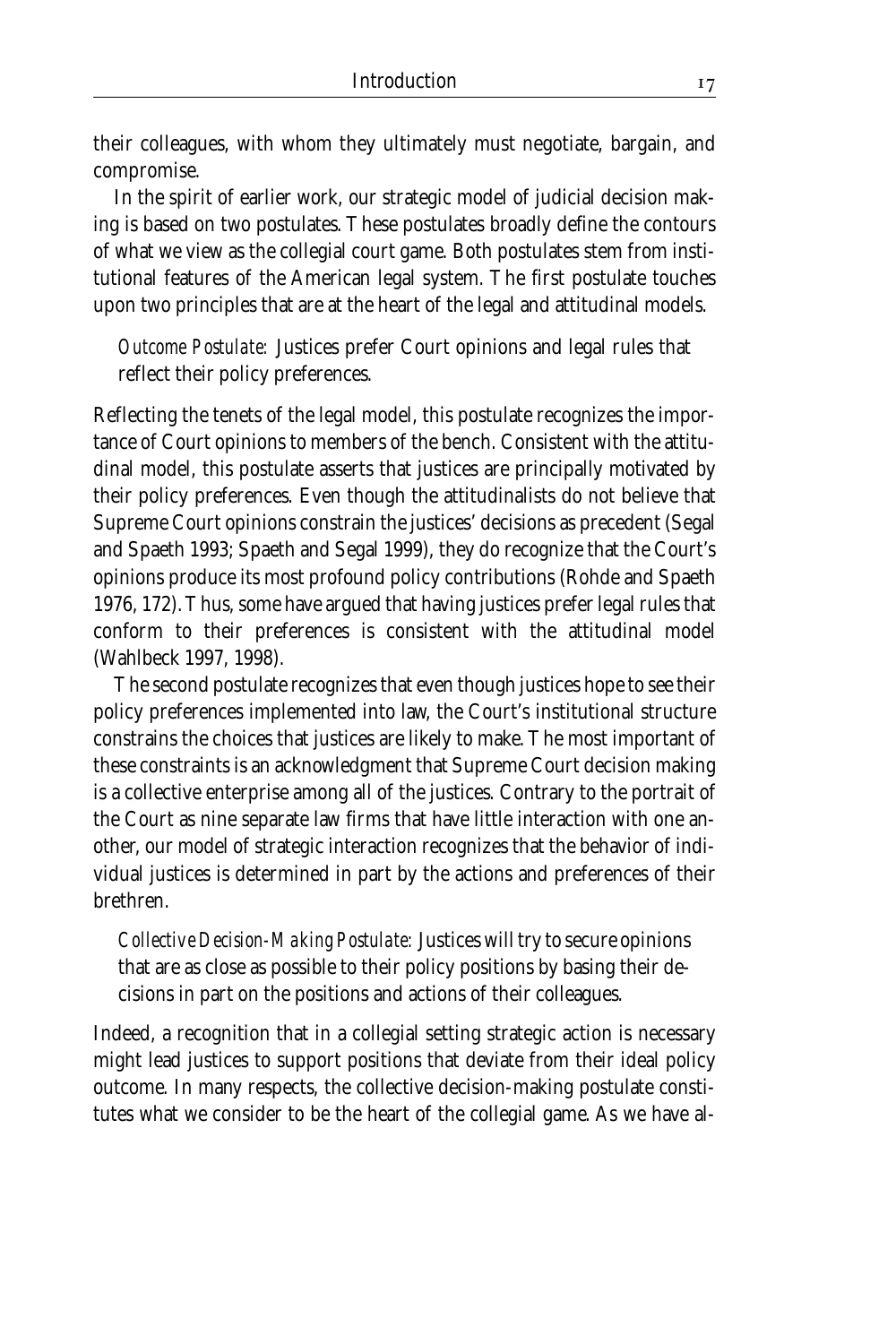ready alluded to, our definition of strategic behavior touches on these two postulates. A strategic justice is one who pursues his or her policy preferences within constraints determined by the interdependent nature of decision making on the bench.

If one accepts the principles that justices care more about the content of the Court's opinion than the actual decision to vacate, reverse, or affirm the lower court's decision and that opinions crafted by the Court reflect justices' interaction with one another, then it seems reasonable to suspect that neither an understanding of the law nor the policy preferences of justices alone can account for their behavior. Instead, Court outcomes depend on a combination of the preferences held by the justices and the strategic moves of the justices in their efforts to ensure that the final opinion represents, as much as possible, their policy views. These postulates lead us to ask how and when the actions of each justice are constrained by the concurrent actions of his or her colleagues on the bench.

In subsequent chapters, we articulate and test a series of hypotheses consistent with the postulates that structure the collegial game on the Court. These hypotheses should help us determine to whom cases are likely to be assigned, the tactics justices are likely to pursue to shape majority opinions, the likely response of opinion authors to such bargaining, and the justices' final decisions to join majority opinions. Although the primary focus of this book is to demonstrate how the collegial nature of the Court influences justices' ability to pursue their policy preferences, we recognize that it is not the only constraint that shapes judicial behavior. Other contextual constraints, such as workload capacity and the Court's calendar, may affect the choices justices make. Because any explanation of behavior that ignores such relevant contextual constraints would be underspecified, it is important for us to recognize and control for such factors. Therefore, even though the purpose of this book is to explore how the Court's collegial character affects the development of the law, we also discuss several variables that do not emanate from the collegial game.

### *Explaining Justices' Choices*

Our primary argument is that Supreme Court justices are strategic actors who pursue their policy preferences within the strategic constraints of a case and the Court. As our two postulates make clear, within constraints imposed by the collegial nature of the institution, justices attempt to secure legal rulings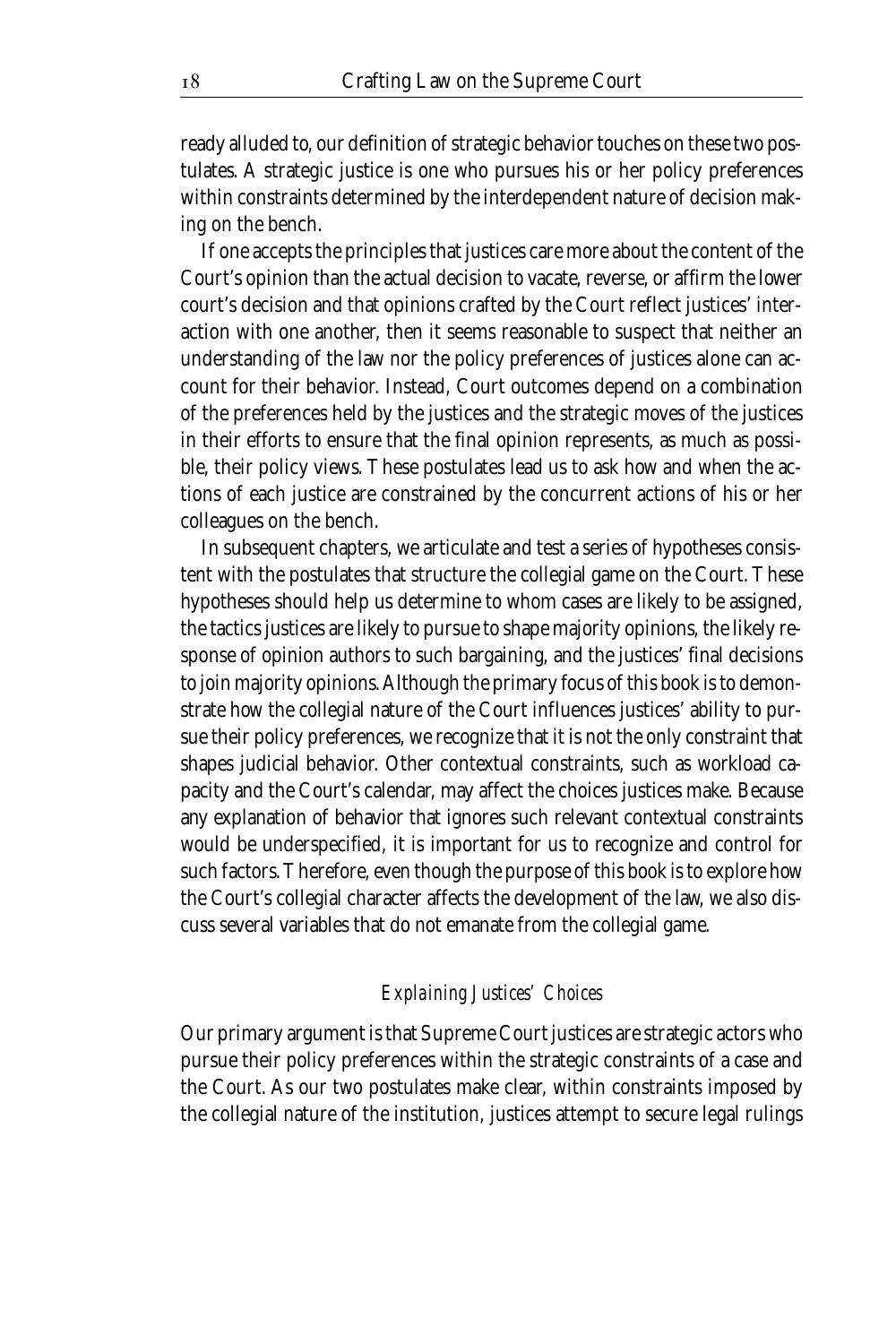that comport as much as possible with their preferred outcomes. Two sets of hypotheses explicitly derive from our postulates, one pertaining to justices' preferences and the other relating to strategic constraints on choice.

Consistent with our first postulate, we expect a justice's policy preferences to guide the decisions he or she makes in a case. A justice's choices in a case depend on both the proximity of his or her policy views to the policy outcome preferred by the other justices and the overall level of policy agreement among the justices. For example, we expect a justice whose views clearly differ from the majority of the Court to be more willing to author a separate opinion and less willing simply to agree with the Court majority. Likewise, if an opinion draft is inconsistent with a justice's values, we also anticipate a strategic justice will aggressively pursue changes to the opinion.

Strategic justices take into consideration not only the proximity of their policy views to those of their brethren, but also the level of policy cohesion among the justices. The importance of a coalition's ideological heterogeneity is based on Axelrod's observation that "the less dispersion there is in the policy positions of the members of a coalition, the less conflict of interest there is" (1970, 169). When there is a great deal of conflict among the justices, each justice will understand that such disagreements will help shape the final opinion.

It is the importance of policy preferences that led Murphy to argue that the strategic justice's "initial step would be to examine the situation on the Court. In general three sets of conditions may obtain. There may be complete coincidence of interest with the other justices, or at least with the number of associates he feels is necessary to attain his aim. Second, the interests of the other justices, or a majority of them, may be indifferent to his objective. Third, the interests of his colleagues may be in opposition to his own" (1964, 37). A justice's ideological position relative to that of his colleagues and a justice's understanding of the ideological preferences of his or her colleagues relative to each other is thus the first factor likely to influence the decisions on any particular case before the bench. The notion that ideological compatibility affects justices' decisions is consistent with Axelrod's argument that "the amount of conflict of interest in a situation affects the behavior of the actors" (1970, 5).

Given the Court's institutional rules, our second postulate suggests that justices must take into consideration the preferences and choices of their colleagues deciding the same cases. The decisions made by each justice are therefore likely to vary with the positions and signals that are sent by the other jus-